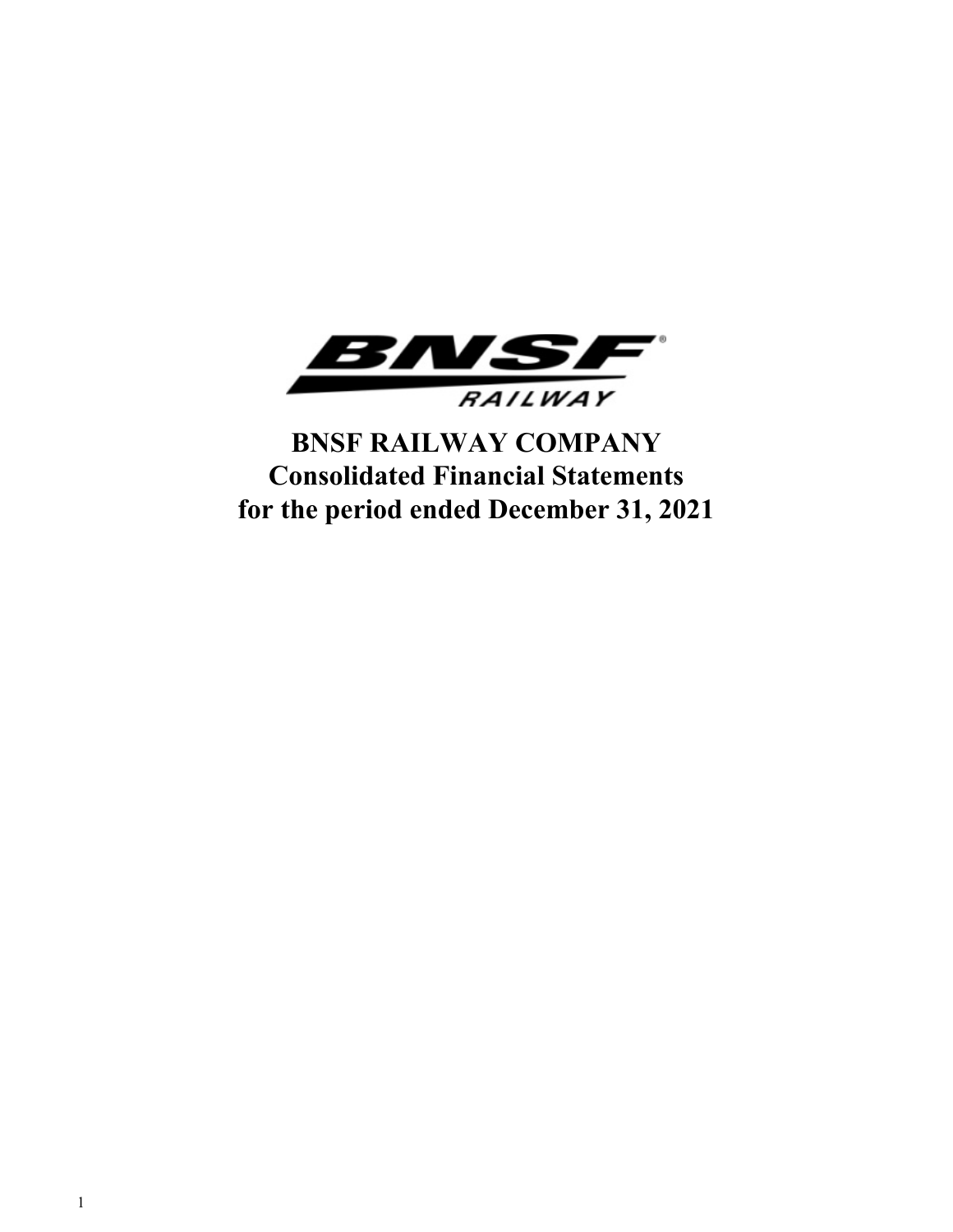# <span id="page-1-0"></span>*Consolidated Financial Statements*

The Consolidated Financial Statements of BNSF Railway Company and subsidiary companies, together with the report of the Company's independent registered public accounting firm, are included as part of this document.

| <b>Independent Auditors' Report</b>                                                                  | $\overline{3}$  |
|------------------------------------------------------------------------------------------------------|-----------------|
| Consolidated Statements of Income for the years ended December 31, 2021, 2020 and 2019               | $\overline{4}$  |
| Consolidated Statements of Comprehensive Income for the years ended December 31, 2021, 2020 and 2019 | $\overline{5}$  |
| Consolidated Balance Sheets as of December 31, 2021 and 2020                                         | $6\overline{6}$ |
| Consolidated Statements of Cash Flows for the years ended December 31, 2021, 2020 and 2019           | $\overline{1}$  |
| Consolidated Statements of Changes in Equity for the years ended December 31, 2021, 2020 and 2019    | 8               |
| <b>Notes to Consolidated Financial Statements</b>                                                    | $\overline{9}$  |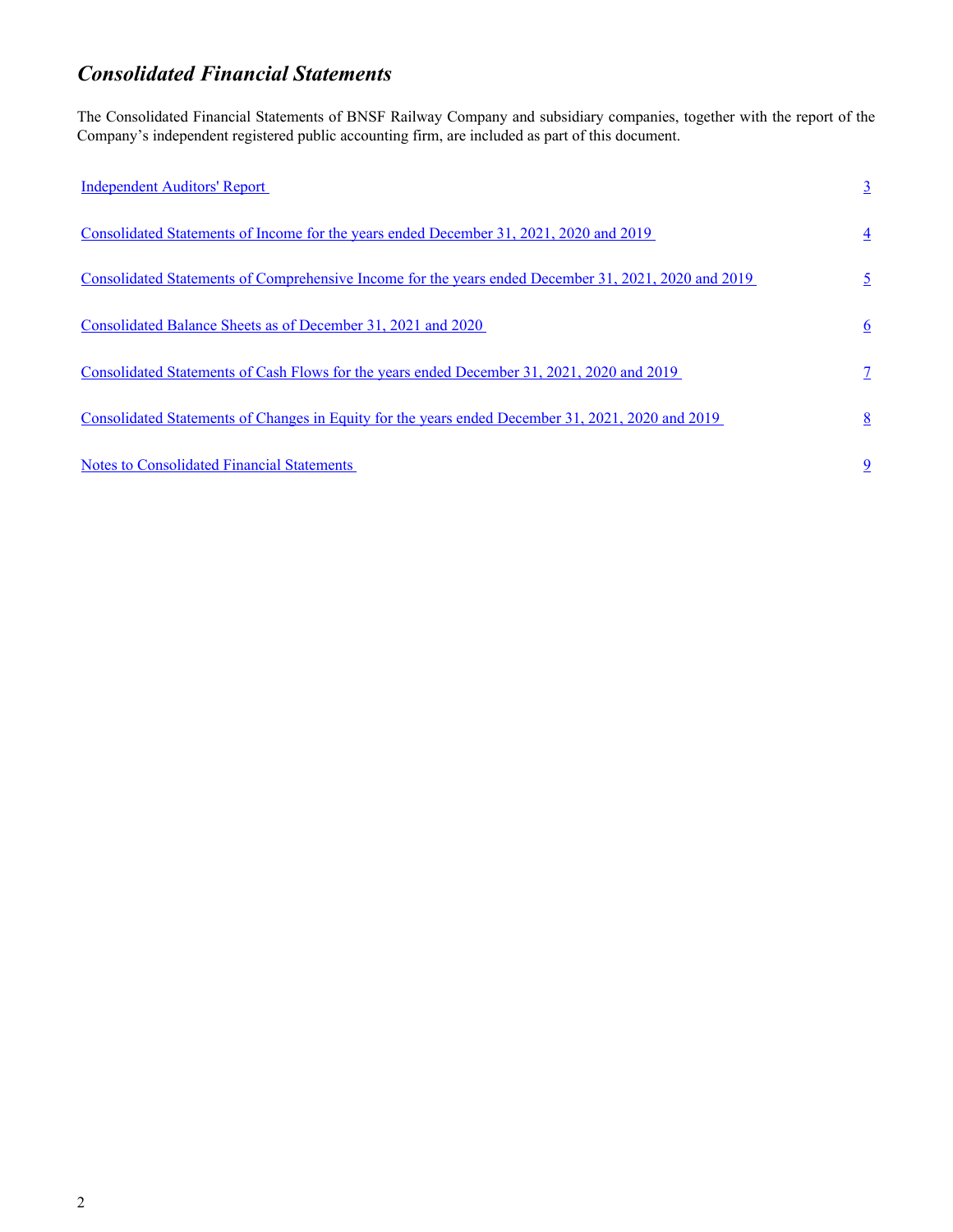# <span id="page-2-0"></span>**Independent Auditors' Report**

## *To the Shareholder and Board of Directors of BNSF Railway Company*

We have audited the accompanying consolidated financial statements of BNSF Railway Company and its subsidiaries (the "Company"), which comprise the consolidated balance sheets as of December 31, 2021 and 2020, and the related consolidated statements of income, comprehensive income, changes in equity, and cash flows for the years then ended, and the related notes to the consolidated financial statements.

### **Management's Responsibility for the Consolidated Financial Statements**

Management is responsible for the preparation and fair presentation of these consolidated financial statements in accordance with accounting principles generally accepted in the United States of America; this includes the design, implementation, and maintenance of internal control relevant to the preparation and fair presentation of consolidated financial statements that are free from material misstatement, whether due to fraud or error.

### **Auditors' Responsibility**

Our responsibility is to express an opinion on these consolidated financial statements based on our audits. We conducted our audits in accordance with auditing standards generally accepted in the United States of America. Those standards require that we plan and perform the audit to obtain reasonable assurance about whether the consolidated financial statements are free from material misstatement.

An audit involves performing procedures to obtain audit evidence about the amounts and disclosures in the consolidated financial statements. The procedures selected depend on the auditor's judgment, including the assessment of the risks of material misstatement of the consolidated financial statements, whether due to fraud or error. In making those risk assessments, the auditor considers internal control relevant to the Company's preparation and fair presentation of the consolidated financial statements in order to design audit procedures that are appropriate in the circumstances, but not for the purpose of expressing an opinion on the effectiveness of the Company's internal control. Accordingly, we express no such opinion. An audit also includes evaluating the appropriateness of accounting policies used and the reasonableness of significant accounting estimates made by management, as well as evaluating the overall presentation of the consolidated financial statements.

We believe that the audit evidence we have obtained is sufficient and appropriate to provide a basis for our audit opinion.

#### **Opinion**

In our opinion, the consolidated financial statements referred to above present fairly, in all material respects, the financial position of BNSF Railway Company and its subsidiaries as of December 31, 2021 and 2020, and the results of their operations and their cash flows for the years then ended in accordance with accounting principles generally accepted in the United States of America.

/s/ DELOITTE & TOUCHE LLP

Fort Worth, Texas February 28, 2022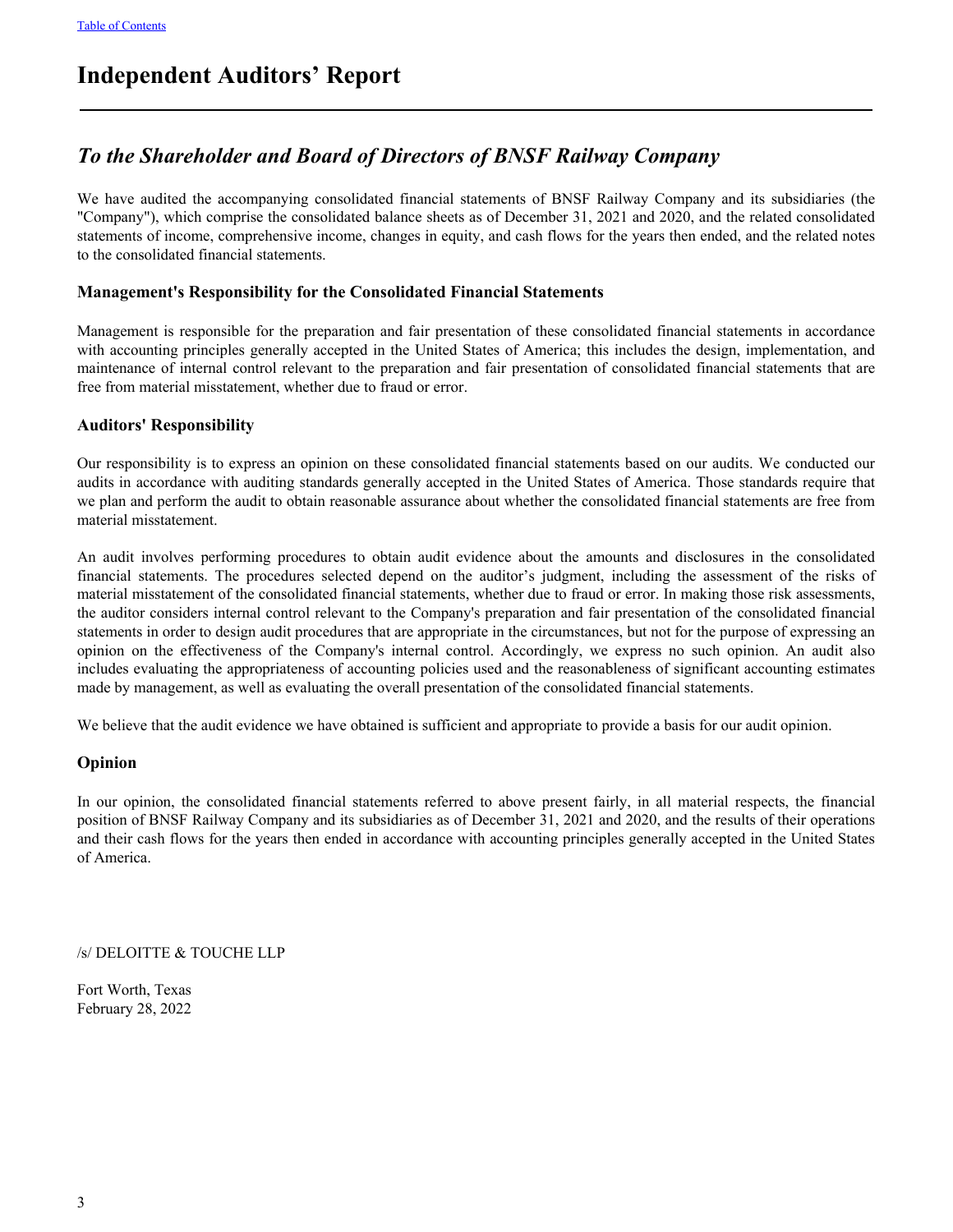# <span id="page-3-0"></span>*Consolidated Statements of Income*

In millions

|                                  | <b>Years ended December 31,</b> |               |        |               |        |  |  |
|----------------------------------|---------------------------------|---------------|--------|---------------|--------|--|--|
|                                  | 2021                            |               | 2020   |               | 2019   |  |  |
| Revenues                         | \$<br>22,513                    | $\mathcal{S}$ | 20,180 | <sup>S</sup>  | 22,745 |  |  |
| Operating expenses:              |                                 |               |        |               |        |  |  |
| Compensation and benefits        | 4,696                           |               | 4,542  |               | 5,270  |  |  |
| Fuel                             | 2,766                           |               | 1,789  |               | 2,944  |  |  |
| Depreciation and amortization    | 2,442                           |               | 2,458  |               | 2,389  |  |  |
| Purchased services               | 2,066                           |               | 1,996  |               | 2,086  |  |  |
| Equipment rents                  | 677                             |               | 664    |               | 758    |  |  |
| Materials and other              | 1,035                           |               | 988    |               | 1,239  |  |  |
| Total operating expenses         | 13,682                          |               | 12,437 |               | 14,686 |  |  |
| Operating income                 | 8,831                           |               | 7,743  |               | 8,059  |  |  |
| Interest expense                 | 28                              |               | 37     |               | 57     |  |  |
| Interest income, related parties | (433)                           |               | (462)  |               | (892)  |  |  |
| Other (income) expense, net      | (96)                            |               | (83)   |               | (229)  |  |  |
| Income before income taxes       | 9,332                           |               | 8,251  |               | 9,123  |  |  |
| Income tax expense               | 2,226                           |               | 1,985  |               | 2,216  |  |  |
| Net income                       | \$<br>7,106                     | S             | 6,266  | <sup>\$</sup> | 6,907  |  |  |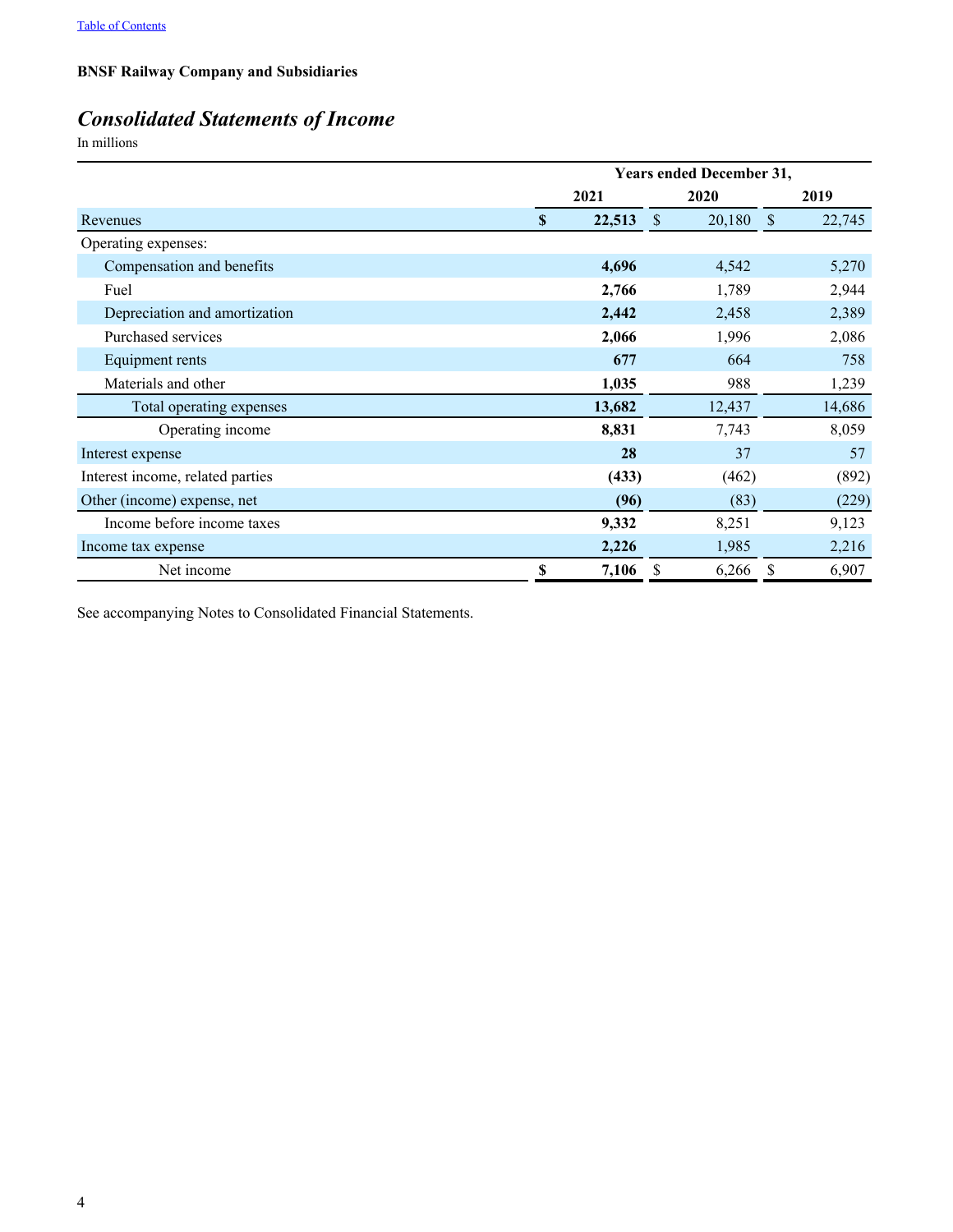# <span id="page-4-0"></span>*Consolidated Statements of Comprehensive Income*

In millions

|                                                                                       | <b>Years ended December 31,</b> |       |  |       |  |       |  |
|---------------------------------------------------------------------------------------|---------------------------------|-------|--|-------|--|-------|--|
|                                                                                       |                                 | 2021  |  | 2020  |  | 2019  |  |
| Net income                                                                            | S                               | 7,106 |  | 6,266 |  | 6,907 |  |
|                                                                                       |                                 |       |  |       |  |       |  |
| Other comprehensive income:                                                           |                                 |       |  |       |  |       |  |
| Change in pension and retiree health and welfare benefits, net of<br>tax              |                                 | 255   |  | (48)  |  | 16    |  |
| Change in accumulated other comprehensive income (loss) of<br>equity method investees |                                 |       |  |       |  |       |  |
| Other comprehensive income (loss), net of tax                                         |                                 | 255   |  | (47)  |  | 15    |  |
| Total comprehensive income                                                            |                                 | 7.361 |  | 6,219 |  | 6,922 |  |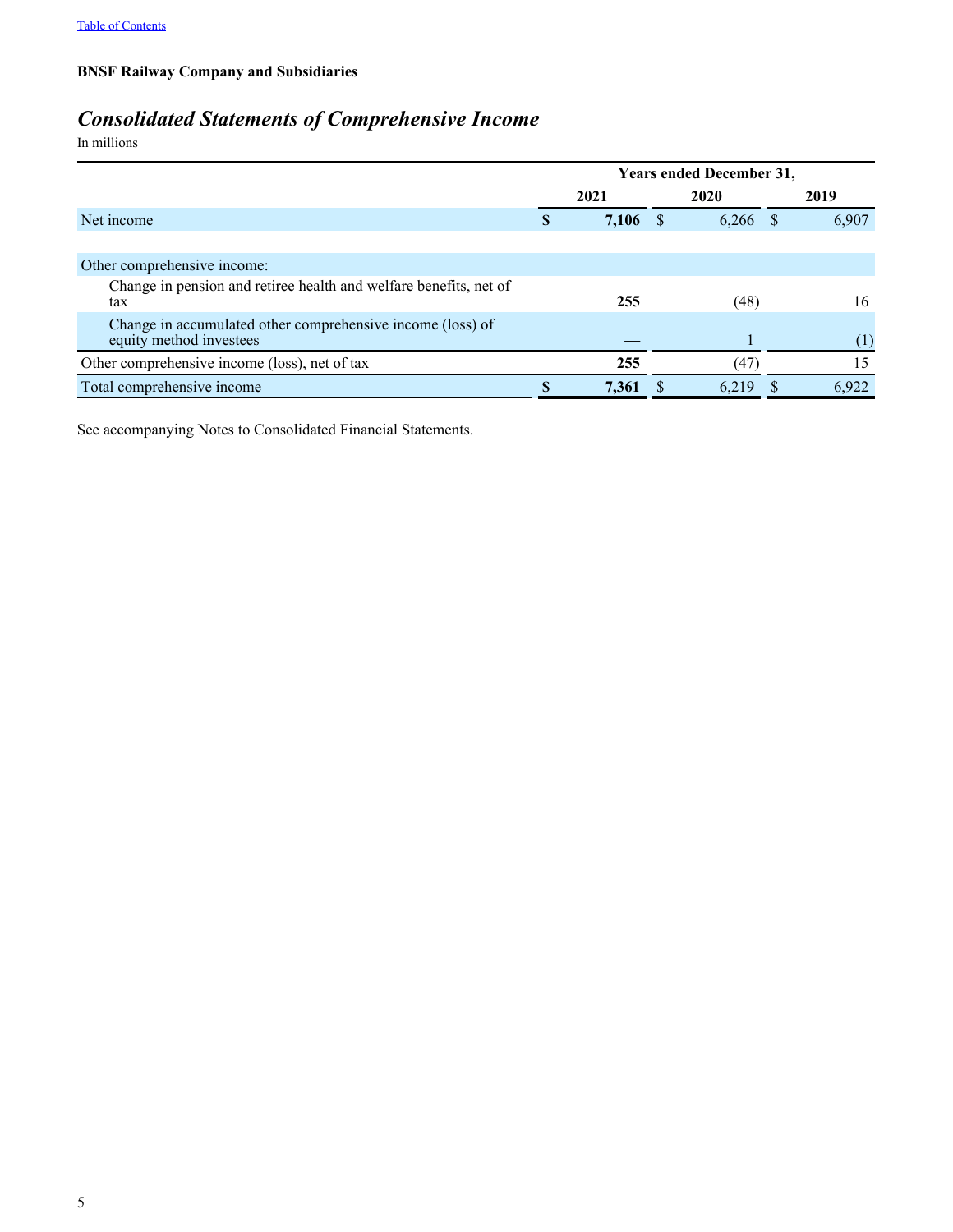# <span id="page-5-0"></span>*Consolidated Balance Sheets*

In millions

|                                                                                                     | December 31,<br>2021 |                           | December 31,<br>2020 |
|-----------------------------------------------------------------------------------------------------|----------------------|---------------------------|----------------------|
| <b>Assets</b>                                                                                       |                      |                           |                      |
| Current assets:                                                                                     |                      |                           |                      |
| Cash and cash equivalents                                                                           | \$<br>513            | $\mathcal{S}$             | 552                  |
| Accounts receivable, net                                                                            | 1,688                |                           | 1,738                |
| Materials and supplies                                                                              | 864                  |                           | 803                  |
| Other current assets                                                                                | 158                  |                           | 130                  |
| Total current assets                                                                                | 3,223                |                           | 3,223                |
| Property and equipment, net of accumulated depreciation of \$14,920 and \$13,126,<br>respectively   | 65,418               |                           | 64,878               |
| Goodwill                                                                                            | 14,803               |                           | 14,803               |
| Operating lease right-of-use assets                                                                 | 1,560                |                           | 1,898                |
| Other assets                                                                                        | 5,379                |                           | 2,793                |
| Total assets                                                                                        | \$<br>90,383         | $\boldsymbol{\mathsf{S}}$ | 87,595               |
|                                                                                                     |                      |                           |                      |
| <b>Liabilities and Stockholder's Equity</b>                                                         |                      |                           |                      |
| Current liabilities:                                                                                |                      |                           |                      |
| Accounts payable and other current liabilities                                                      | \$<br>3,731          | \$                        | 3,496                |
| Long-term debt and finance leases due within one year                                               | 332                  |                           | 217                  |
| Total current liabilities                                                                           | 4,063                |                           | 3,713                |
|                                                                                                     |                      |                           |                      |
| Deferred income taxes                                                                               | 15,212               |                           | 14,688               |
| Operating lease liabilities                                                                         | 988                  |                           | 1,260                |
| Long-term debt and finance leases                                                                   | 629                  |                           | 949                  |
| Casualty and environmental liabilities                                                              | 459                  |                           | 451                  |
| Pension and retiree health and welfare liability                                                    | 291                  |                           | 314                  |
| Other liabilities                                                                                   | 972                  |                           | 1,334                |
| <b>Total liabilities</b>                                                                            | 22,614               |                           | 22,709               |
| Commitments and contingencies (see Note 13)                                                         |                      |                           |                      |
| Stockholder's equity:                                                                               |                      |                           |                      |
| Common stock, \$1 par value, 1,000 shares authorized;<br>issued and outstanding and paid-in-capital | 42,920               |                           | 42,920               |
| Retained earnings                                                                                   | 66,027               |                           | 58,921               |
| Intercompany notes receivable                                                                       | (41, 531)            |                           | (37,053)             |
| Accumulated other comprehensive income (loss)                                                       | 353                  |                           | 98                   |
| Total stockholder's equity                                                                          | 67,769               |                           | 64,886               |
| Total liabilities and stockholder's equity                                                          | \$<br>90,383         | $\mathbb{S}$              | 87,595               |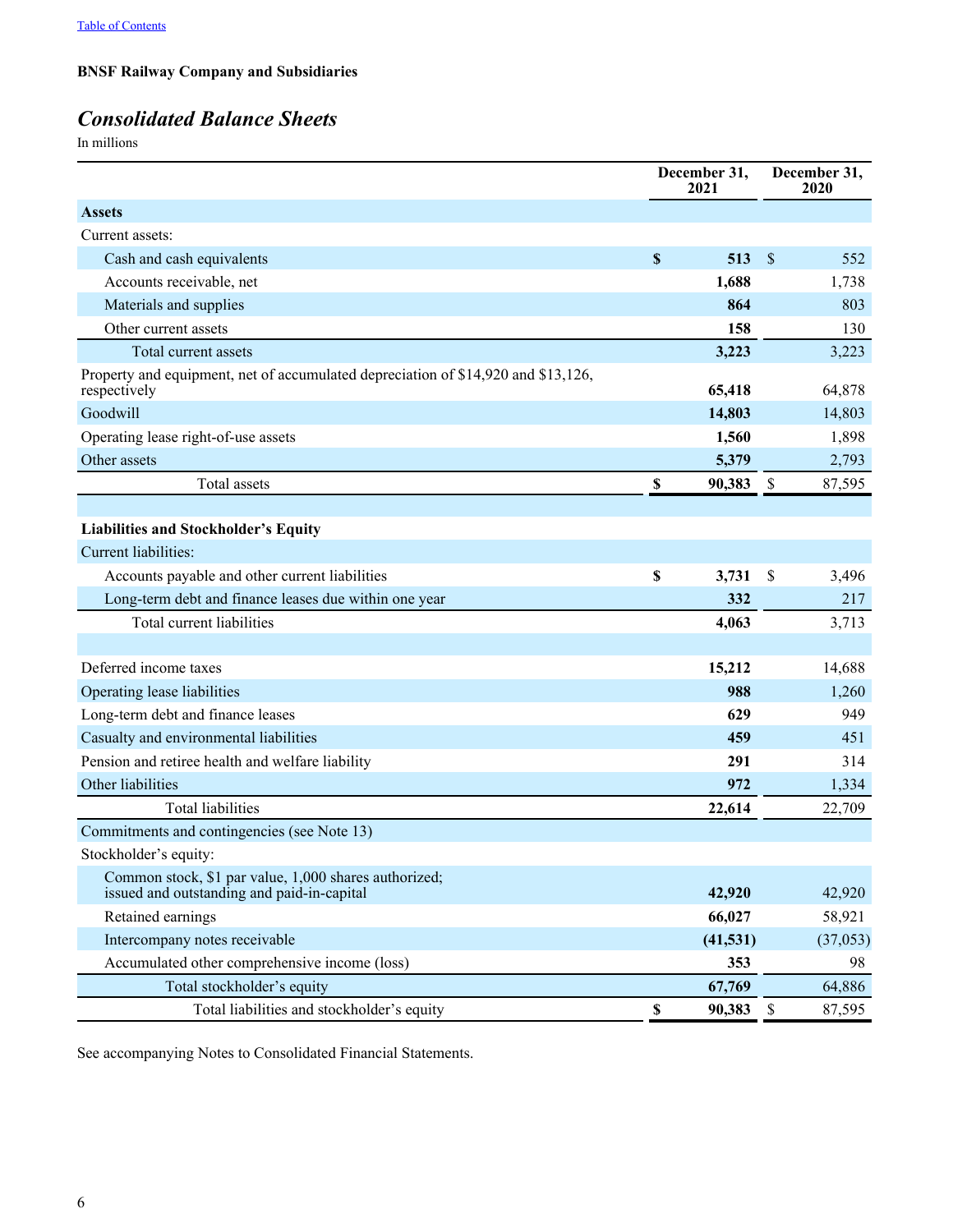# <span id="page-6-0"></span>*Consolidated Statements of Cash Flows*

In millions

|                                                                                      | <b>Years ended December 31,</b> |          |                           |          |               |         |
|--------------------------------------------------------------------------------------|---------------------------------|----------|---------------------------|----------|---------------|---------|
|                                                                                      |                                 | 2021     |                           | 2020     |               | 2019    |
| <b>Operating Activities</b>                                                          |                                 |          |                           |          |               |         |
| Net income                                                                           | \$                              | 7,106    | $\mathcal{S}$             | 6,266    | \$            | 6,907   |
| Adjustments to reconcile net income to net cash provided by operating<br>activities: |                                 |          |                           |          |               |         |
| Depreciation and amortization                                                        |                                 | 2,442    |                           | 2,458    |               | 2,389   |
| Deferred income taxes                                                                |                                 | 441      |                           | 274      |               | 549     |
| Long-term casualty and environmental liabilities, net                                |                                 | 18       |                           | (19)     |               | (46)    |
| Other, net                                                                           |                                 | (2,683)  |                           | (119)    |               | (336)   |
| Changes in current assets and liabilities:                                           |                                 |          |                           |          |               |         |
| Accounts receivable, net                                                             |                                 | 50       |                           | 109      |               | 35      |
| Materials and supplies                                                               |                                 | (61)     |                           | (14)     |               | 4       |
| Other current assets                                                                 |                                 | 52       |                           | 20       |               | (111)   |
| Accounts payable and other current liabilities                                       |                                 | 115      |                           | 23       |               | 316     |
| Net cash provided by operating activities                                            |                                 | 7,480    |                           | 8,998    |               | 9,707   |
| <b>Investing Activities</b>                                                          |                                 |          |                           |          |               |         |
| Capital expenditures excluding equipment                                             |                                 | (2,737)  |                           | (2,819)  |               | (3,193) |
| Acquisition of equipment                                                             |                                 | (174)    |                           | (244)    |               | (415)   |
| Purchases of investments and investments in time deposits                            |                                 |          |                           |          |               | (6)     |
| Proceeds from sales of investments and maturities of time deposits                   |                                 | 1        |                           | 32       |               | 42      |
| Other, net                                                                           |                                 | 85       |                           | (9)      |               | (100)   |
| Net cash used for investing activities                                               |                                 | (2,825)  |                           | (3,040)  |               | (3,672) |
| <b>Financing Activities</b>                                                          |                                 |          |                           |          |               |         |
| Payments on long-term debt and finance leases                                        |                                 | (216)    |                           | (120)    |               | (83)    |
| Net increase in intercompany notes receivable classified as equity                   |                                 | (4, 478) |                           | (5, 843) |               | (5,908) |
| Net cash used for financing activities                                               |                                 | (4,694)  |                           | (5,963)  |               | (5,991) |
| (Decrease) increase in cash and cash equivalents                                     |                                 | (39)     |                           | (5)      |               | 44      |
| Cash and cash equivalents:                                                           |                                 |          |                           |          |               |         |
| Beginning of period                                                                  |                                 | 552      |                           | 557      |               | 513     |
| End of period                                                                        | S                               | 513 \$   |                           | 552      | - \$          | 557     |
|                                                                                      |                                 |          |                           |          |               |         |
| <b>Supplemental Cash Flow Information</b>                                            |                                 |          |                           |          |               |         |
| Interest paid, net of amounts capitalized                                            | $\mathbb{S}$                    | 27       | $\mathcal{S}$             | 42       | $\mathcal{S}$ | 52      |
| Capital investments accrued but not yet paid                                         | \$                              | 238      | $\boldsymbol{\mathsf{S}}$ | 156      | $\mathbb{S}$  | 245     |
| Income taxes paid, net of refunds                                                    | $\mathbb S$                     | 1,923    | $\boldsymbol{\mathsf{S}}$ | 1,572    | $\mathbb{S}$  | 1,486   |
| Non-cash asset financing                                                             | \$                              | 16S      |                           | 19       | \$            | 11      |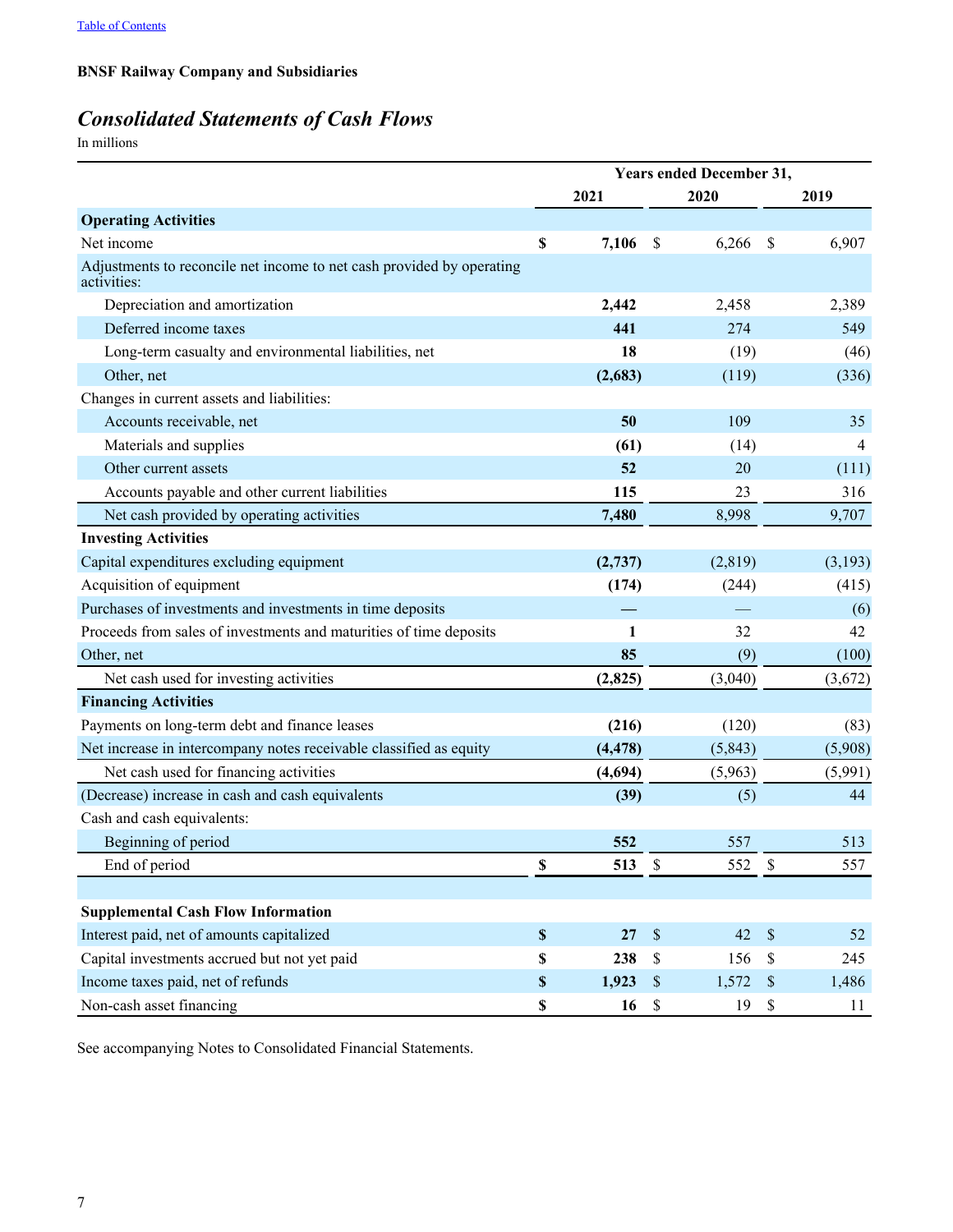# <span id="page-7-0"></span>*Consolidated Statements of Changes in Stockholder's Equity*

In millions

|                                            |                           | <b>Common Stock</b><br>and Paid-in<br>Capital |              | <b>Retained</b><br>Earnings |               | Intercompany<br><b>Notes</b><br>Receivable | Accumulated<br>Other<br>Comprehensive<br>Income (Loss) |               | Total<br>Stockholder's<br><b>Equity</b> |
|--------------------------------------------|---------------------------|-----------------------------------------------|--------------|-----------------------------|---------------|--------------------------------------------|--------------------------------------------------------|---------------|-----------------------------------------|
| Balance as of December 31, 2018            | \$                        | 42,920                                        | \$           | 45,748                      | <sup>\$</sup> | $(25,302)$ \$                              | 130                                                    | $\mathcal{S}$ | 63,496                                  |
| Change in intercompany notes<br>receivable |                           |                                               |              |                             |               | (5,908)                                    |                                                        |               | (5,908)                                 |
| Comprehensive income (loss), net<br>of tax |                           |                                               |              | 6,907                       |               |                                            | 15                                                     |               | 6,922                                   |
| Balance as of December 31, 2019            | \$                        | 42,920                                        | <sup>S</sup> | 52,655                      | -S            | $(31,210)$ \$                              | 145                                                    | <sup>\$</sup> | 64,510                                  |
| Change in intercompany notes<br>receivable |                           |                                               |              |                             |               | (5,843)                                    |                                                        |               | (5, 843)                                |
| Comprehensive income (loss), net<br>of tax |                           |                                               |              | 6,266                       |               |                                            | (47)                                                   |               | 6,219                                   |
| Balance as of December 31, 2020            | $\boldsymbol{\mathsf{S}}$ | 42,920                                        | <sup>S</sup> | 58,921                      | <sup>S</sup>  | $(37,053)$ \$                              | 98                                                     | <sup>\$</sup> | 64,886                                  |
| Change in intercompany notes<br>receivable |                           |                                               |              |                             |               | (4, 478)                                   |                                                        |               | (4, 478)                                |
| Comprehensive income (loss), net<br>of tax |                           |                                               |              | 7,106                       |               |                                            | 255                                                    |               | 7,361                                   |
| Balance as of December 31, 2021            | \$                        | 42,920                                        | S            | 66,027                      | S             | (41, 531)                                  | 353<br>-8                                              | S             | 67,769                                  |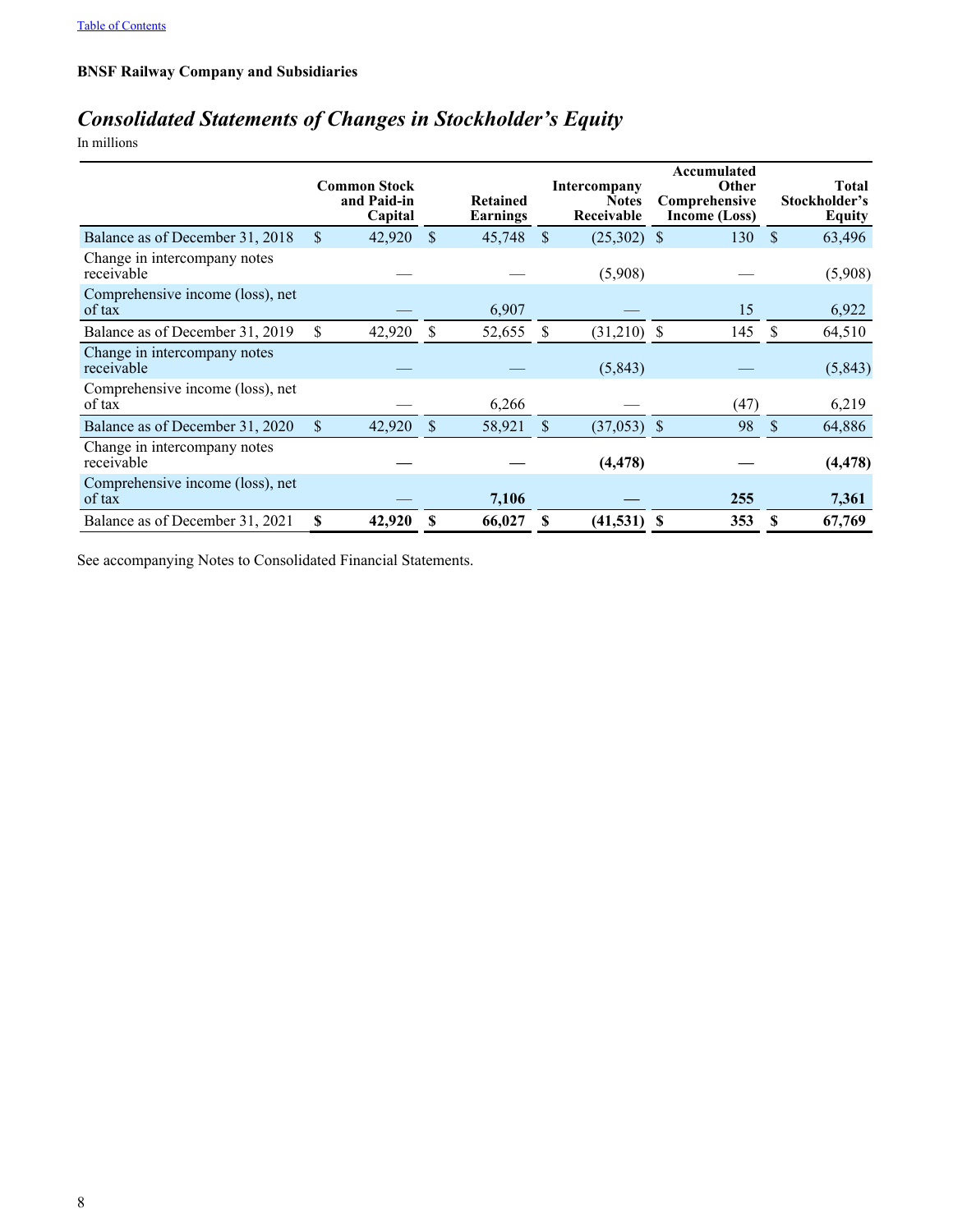# <span id="page-8-0"></span>**Notes to Consolidated Financial Statements**

## *1. The Company*

BNSF Railway Company and its majority-owned subsidiaries (collectively, BNSF Railway or the Company) is a wholly-owned subsidiary of Burlington Northern Santa Fe, LLC (BNSF). BNSF Railway operates one of the largest railroad networks in North America. BNSF Railway operates over 32,500 route miles of track (excluding multiple main tracks, yard tracks and sidings) in 28 states and also operates in three Canadian provinces. Through one operating transportation services segment, BNSF Railway transports a wide range of products and commodities including the transportation of Consumer Products, Industrial Products, Agricultural Products, and Coal, derived from manufacturing, agricultural, and natural resource industries, which constituted 38 percent, 24 percent, 23 percent, and 15 percent, respectively, of total freight revenues for the year ended December 31, 2021.

On February 12, 2010, Berkshire Hathaway Inc., a Delaware corporation (Berkshire), acquired 100 percent of the outstanding shares of Burlington Northern Santa Fe Corporation common stock that it did not already own. The acquisition was completed through the merger (Merger) of a Berkshire wholly-owned merger subsidiary and Burlington Northern Santa Fe Corporation, with the surviving entity renamed Burlington Northern Santa Fe, LLC. Berkshire's cost of acquiring BNSF was pushed-down to establish a new accounting basis for BNSF Railway beginning as of February 13, 2010.

## *2. Significant Accounting Policies*

### **Principles of Consolidation**

The Consolidated Financial Statements include the accounts of BNSF Railway. All intercompany accounts and transactions have been eliminated. Investments in companies that are not majority-owned are carried at cost or are accounted for under the equity method if the Company has the ability to exercise significant influence but does not have a controlling financial interest. The Company also evaluates its less than majority-owned investments pursuant to accounting guidance related to the consolidation of variable interest entities. We currently have no investments that require consolidation under this guidance.

#### **Use of Estimates**

The preparation of financial statements in accordance with generally accepted accounting principles in the United States of America (GAAP) requires management to make estimates and assumptions that affect the reported amounts of assets and liabilities and disclosure of contingent assets and liabilities at the date of the financial statements and the reported amounts of revenues and expenses during the periods presented. These estimates and assumptions are periodically reviewed by management. Actual results could differ from those estimates.

#### **Revenue Recognition**

The Company's primary source of revenue is freight rail transportation services. The primary performance obligation for the Company is to move freight from a point of origin to a point of destination for its customers. The performance obligations are represented by bills of lading which create a series of distinct services that have a similar pattern of transfer to the customer. The revenues for each performance obligation are based on various factors including the product being shipped, the origin and destination pair, and contract incentives which are outlined in various private rate agreements, common carrier public tariffs, interline foreign road agreements, and pricing quotes. The transaction price is generally a per car amount to transport cars from a certain origin to a certain destination.

The associated freight revenues are recognized over time as the service is performed because the customer simultaneously receives and consumes the benefits of the service. The Company recognizes revenue based on the proportion of the service completed as of the balance sheet date. Bills for freight transportation services are generally issued to customers and paid within thirty days or less. As a result, no significant contract assets exist and there are no significant financing components in the Company's revenue arrangements.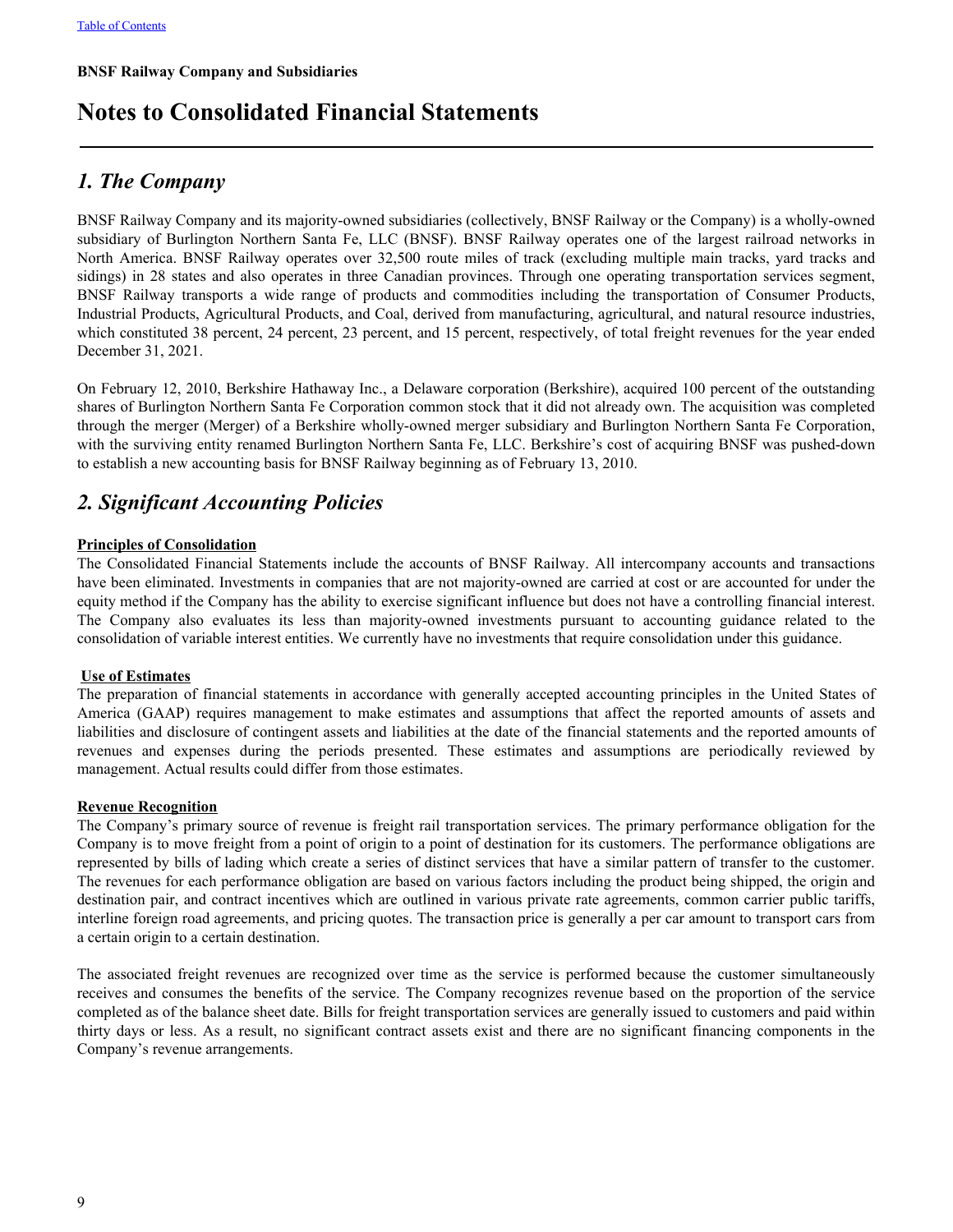Customer incentives, which are primarily provided for shipping a specified cumulative volume or shipping to/from specific locations, are recorded as a reduction to revenue on a pro-rata basis based on actual or projected future customer shipments. A small portion of customer incentive agreements have a component where a different discount amount is provided for different levels of volumes, resulting in variable consideration. To determine the transaction price in these cases, the Company estimates the amount of variable consideration at each reporting period utilizing the most likely amount based on historical trends as well as economic and other indicators. These incentives are ratably applied to all units using an estimate of how much volume the customer will ship under the customer incentive agreement. Both the variable consideration and the associated contract liabilities resulting from these types of customer incentives are immaterial.

Other revenues are primarily generated from accessorial services provided to customers which are primarily storage and demurrage and are recognized when the service is performed.

#### **Accounts Receivable, Net**

Accounts receivable, net includes accounts receivable reduced by an allowance for credit losses. The allowance for credit losses is based on expected collectibility. Receivables are written off against allowances after all reasonable collection efforts are exhausted.

#### **Cash and Cash Equivalents**

All short-term investments with maturities of 90 days or less from the date of purchase are considered cash equivalents. Cash equivalents are stated at cost, which approximates market value because of the short maturity of these instruments.

#### **Materials and Supplies**

Materials and supplies, which consist mainly of rail, ties and other items for construction and maintenance of property and equipment, as well as diesel fuel, are valued at the lower of average cost or market.

#### **Goodwill**

Goodwill is the excess of the cost of an acquired entity over the net of the amounts assigned to assets acquired and liabilities assumed.

Goodwill is tested for impairment annually or more frequently if events or circumstances indicate that the carrying amount may not be recoverable. A goodwill impairment loss would be recognized to the extent that the carrying amount of a reporting unit exceeds its fair value, limited to the total amount of goodwill allocated to that reporting unit.

See Note 8 to the Consolidated Financial Statements for further information related to goodwill.

#### **Property and Equipment, Net**

BNSF Railway's railroad operations are highly capital intensive and its large base of homogeneous, network-type assets turns over on a continuous basis. BNSF Railway self-constructs portions of its track structure and rebuilds certain classes of rolling stock. Each year, BNSF Railway develops a capital program intended to enable BNSF Railway to increase capacity, enhance the safety or efficiency of operations, extend the useful life or increase the value of its assets, gain strategic benefit, or provide new service offerings to customers. Costs are capitalized if they meet these criteria as well as the applicable minimum units of property, including costs for assets purchased or constructed throughout the year, along with all costs necessary to make the assets ready for their intended use. In addition to direct labor and materials, indirect costs that clearly relate to capital projects are also capitalized. Normal repairs and maintenance are charged to operating expense as incurred.

Property and equipment are stated at cost and are depreciated on a straight-line basis over their estimated useful lives using the group method of depreciation in which all items with similar characteristics, use, and expected lives are grouped together in asset classes and depreciated using composite depreciation rates. The Company conducts depreciation studies, generally every three years for equipment and every six years for track structure and other roadway property, and implements study results prospectively.

These detailed studies form the basis for the Company's composite depreciation rates and take into account the following factors:

- Statistical analysis of historical patterns of use and retirements of each of BNSF Railway's asset classes;
- Evaluation of any expected changes in current operations and the outlook for continued use of the assets;
- Evaluation of technological advances and changes to maintenance practices; and
- Expected salvage to be received upon retirement.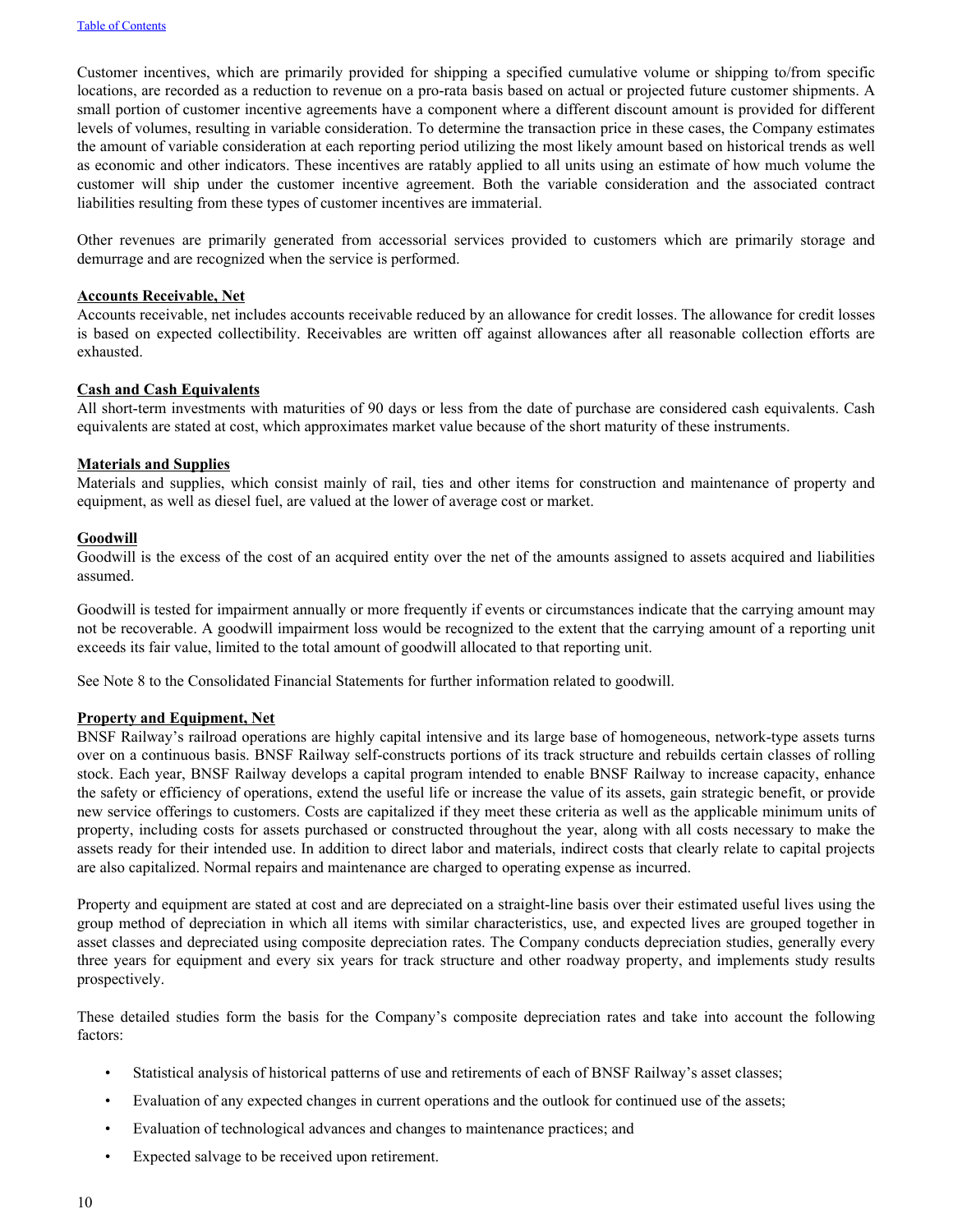Under group depreciation, the historical cost net of salvage of depreciable property that is retired or replaced in the ordinary course of business is charged to accumulated depreciation, and no gain or loss is recognized. This historical cost of certain assets is estimated as it is impracticable to track individual, homogeneous, network-type assets. Historical costs are estimated by deflating current costs using the Producer Price Index (PPI) or a unit cost method. These methods closely correlate with the major costs of the items comprising the asset classes. Because of the number of estimates inherent in the depreciation and retirement processes and because it is impossible to precisely estimate each of these variables until a group of property is completely retired, BNSF Railway monitors the estimated service lives of its assets and the accumulated depreciation associated with each asset class to ensure its depreciation rates are appropriate.

For retirements of depreciable asset classes that do not occur in the normal course of business, a gain or loss may be recognized in operating expense if the retirement: (i) is unusual, (ii) is significant in amount, and (iii) varies significantly from the retirement profile identified through BNSF Railway's depreciation studies. Gains or losses from disposals of land and non-rail property are recognized at the time of their occurrence. During the three fiscal years presented, no material gains or losses were recognized due to the retirement of depreciable assets.

Long-lived assets are reviewed for impairment when events or changes in circumstances indicate that the carrying amount of an asset may not be recoverable. If impairment indicators are present and the estimated future undiscounted cash flows are less than the carrying value of the long-lived assets, the carrying value is reduced to the estimated fair value as measured by the discounted cash flows.

#### **Leases**

The Company has substantial lease commitments for locomotives, freight cars, office buildings, operating facilities, and other property. Many of the Company's leases provide the option to purchase the leased item at fair market value or a fixed purchase price at the end of the lease, and some leases include early buyout options at a fixed purchase price. Also, many of the Company's leases include both fixed rate and fair market value renewal options.

As the implicit interest rate is not readily available for most operating leases, the Company uses its incremental borrowing rate based on information available at commencement date, including lease term, to determine the present value of lease payments. The Company has operating lease agreements that contain both lease and non-lease components, but only freight cars are accounted for as a single lease component. BNSF Railway has applied the short-term lease exemption to all asset classes, and as a result, short-term leases are not recognized on the Consolidated Balance Sheets. Variable lease costs, sublease income, and lessor transactions are not significant.

Assets held under finance leases are recorded at the net present value of the minimum lease payments at the inception of the lease. Amortization expense for finance leases, as well as leasehold improvements, is computed using the straight-line method over the shorter of the estimated useful lives of the assets or the period of the related lease.

#### **Planned Major Maintenance Activities**

BNSF Railway utilizes the deferral method of accounting for leased locomotive overhauls, which includes the complete refurbishment of the engine and related components to extend the useful life of the locomotive. Accordingly, BNSF Railway has established an asset in property and equipment, net in the Consolidated Balance Sheets for overhauls that is amortized to expense using the straight-line method until the next overhaul is performed.

#### **Environmental Liabilities**

Liabilities for environmental cleanup costs are initially recorded when BNSF Railway's liability for environmental cleanup is both probable and reasonably estimable. Subsequent adjustments to initial estimates are recorded as necessary based upon additional information developed in subsequent periods. Estimates for these liabilities are undiscounted.

#### **Personal Injury Claims**

Liabilities for personal injury claims are initially recorded when the expected loss is both probable and reasonably estimable. Subsequent adjustments to initial estimates are recorded as necessary based upon additional information developed in subsequent periods. Liabilities recorded for unasserted personal injury claims, including those related to asbestos, are based on information currently available. Estimates of liabilities for personal injury claims are undiscounted.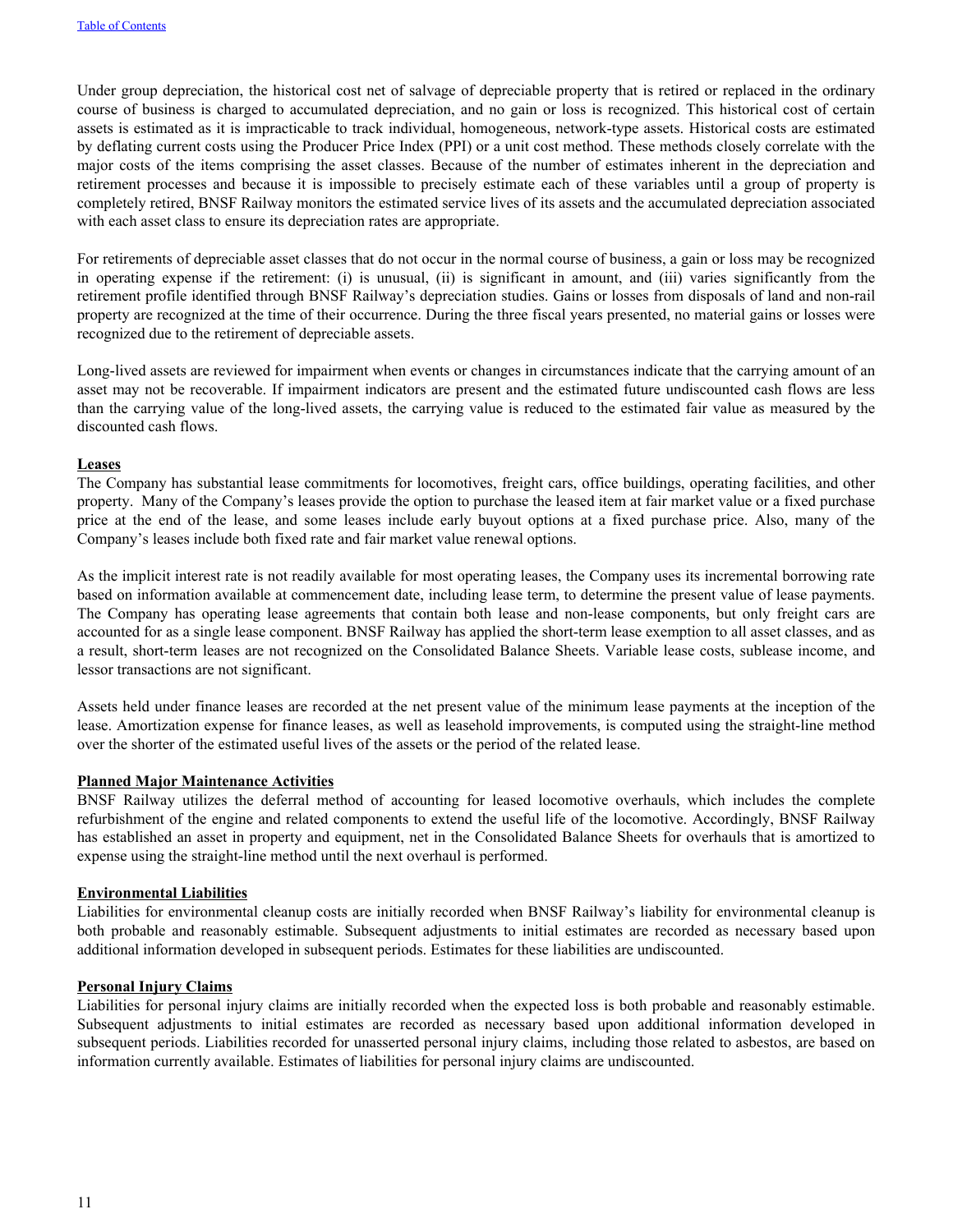#### **Income Taxes**

Deferred tax assets and liabilities are measured using the tax rates that apply to taxable income in the period in which the deferred tax asset or liability is expected to be realized or paid. Changes in the Company's estimates regarding the statutory tax rate to be applied to the reversal of deferred tax assets and liabilities could materially affect the effective tax rate. Valuation allowances are established to reduce deferred tax assets if it is more likely than not that some or all of the deferred tax asset will not be realized. BNSF Railway has not recorded a valuation allowance, as it believes that the deferred tax assets will be fully realized in the future. Investment tax credits are accounted for using the flow-through method.

The Company recognizes the tax benefit from an uncertain tax position only if it is more likely than not that the tax position will be sustained on examination by the taxing authorities based on the technical merits of the position. The tax benefits recognized in the financial statements from such a position are measured based on the largest benefit that has a greater than fifty percent likelihood of being realized upon ultimate settlement.

#### **Employment Benefit Plans**

The Company estimates liabilities and expenses for pension and retiree health and welfare plans. Estimated amounts are based on historical information, current information, and estimates regarding future events and circumstances. Significant assumptions used in the valuation of pension and/or retiree health and welfare liabilities include the expected return on plan assets, discount rate, rate of increase in compensation levels, and the health care cost trend rate.

#### **Fair Value Measurements**

As defined under authoritative accounting guidance, fair value is the price that would be received to sell an asset or paid to transfer a liability between market participants in the principal market or in the most advantageous market when no principal market exists. Adjustments to transaction prices or quoted market prices may be required in illiquid or disorderly markets in order to estimate fair value. Different valuation techniques may be appropriate under the circumstances to determine the value that would be received to sell an asset or paid to transfer a liability in an orderly transaction. Market participants are assumed to be independent, knowledgeable, able, and willing to transact an exchange and not under duress. Nonperformance or credit risk is considered in determining the fair value of liabilities. Considerable judgment may be required in interpreting market data used to develop the estimates of fair value. Accordingly, estimates of fair value presented herein are not necessarily indicative of the amounts that could be realized in a current or future market exchange.

The authoritative accounting guidance specifies a three-level hierarchy of valuation inputs which was established to increase consistency, clarity and comparability in fair value measurements and related disclosures.

- Level 1–Quoted prices for identical assets or liabilities in active markets that the Company has the ability to access at the measurement date.
- Level 2–Quoted prices for similar assets or liabilities in active markets; quoted prices for identical or similar assets or liabilities in markets that are not active; and model-derived valuations in which all significant inputs are observable market data.
- Level 3–Valuations derived from valuation techniques in which one or more significant inputs are unobservable.

### *3. Accounting Pronouncements*

In November 2021, the FASB issued Accounting Standards Update No. 2021-10 (ASU 2021-10), Government Assistance (Topic 832): Disclosures by Business Entities about Government Assistance. The amendments in ASU 2021-10 require additional disclosures about transactions with a government that are accounted for by applying a grant or contribution accounting model. ASU 2021-10 is effective for the Company for the fiscal year beginning after December 15, 2021, with early adoption permitted. Adoption of the standard is not expected to have a material impact on the Company's Consolidated Financial Statement disclosures.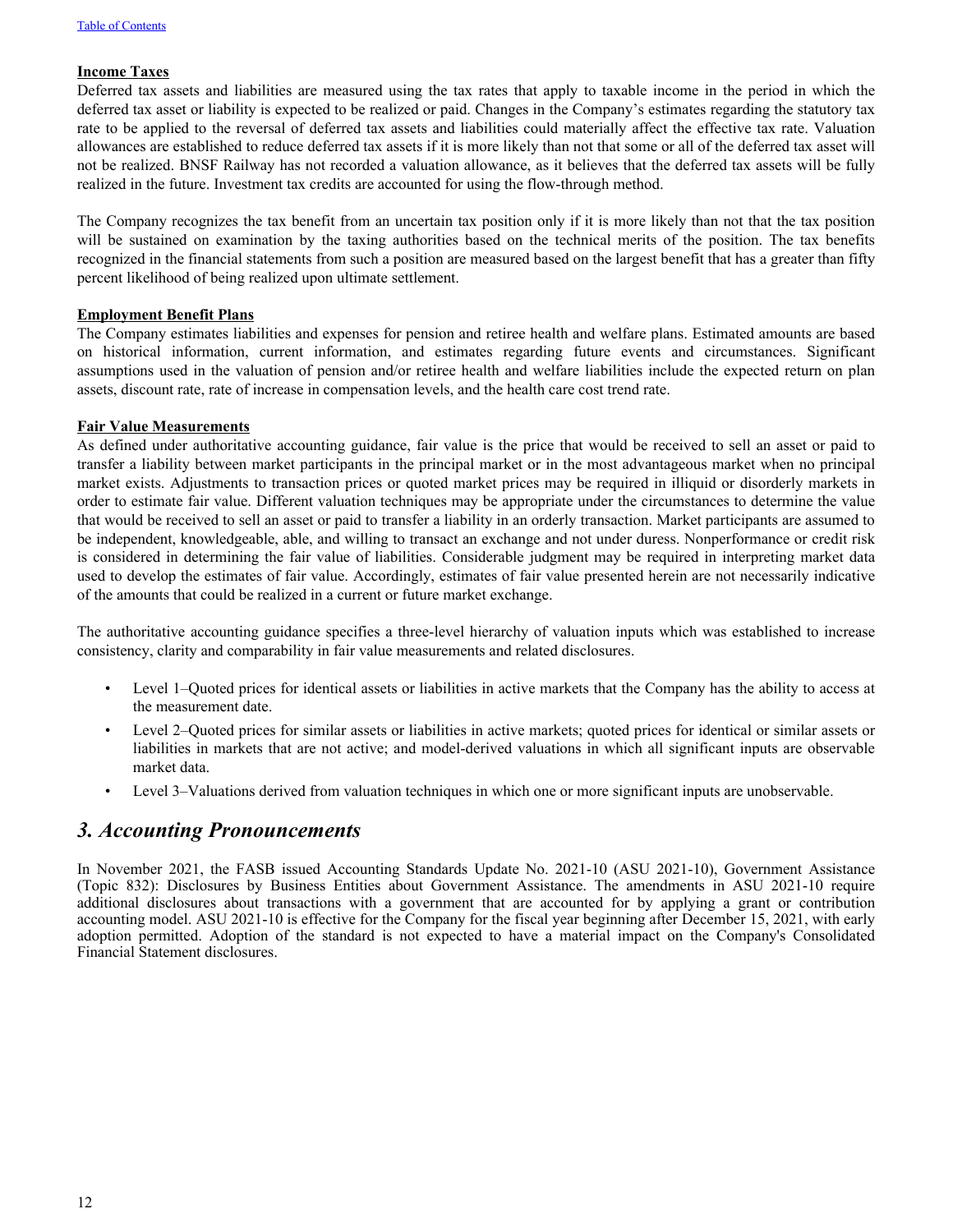## *4. Revenue from Contracts with Customers*

The Company disaggregates revenue from contracts with customers based on the characteristics of the services provided and the types of products transported (in millions):

|                              | <b>Years ended December 31,</b> |        |   |        |      |        |  |  |  |  |
|------------------------------|---------------------------------|--------|---|--------|------|--------|--|--|--|--|
|                              |                                 | 2021   |   | 2020   |      | 2019   |  |  |  |  |
| <b>Consumer Products</b>     |                                 | 8,256  | S | 7,262  | - \$ | 7,860  |  |  |  |  |
| Industrial Products          |                                 | 5,291  |   | 5,039  |      | 6,068  |  |  |  |  |
| <b>Agricultural Products</b> |                                 | 5,100  |   | 4,822  |      | 4,685  |  |  |  |  |
| Coal                         |                                 | 3,227  |   | 2,655  |      | 3,715  |  |  |  |  |
| Total freight revenues       |                                 | 21,874 |   | 19,778 |      | 22,328 |  |  |  |  |
| Accessorial and other        |                                 | 639    |   | 402    |      | 417    |  |  |  |  |
| Total operating revenues     |                                 | 22,513 |   | 20,180 | -S   | 22,745 |  |  |  |  |

Contract assets and liabilities are immaterial. Receivables from contracts with customers is a component of accounts receivable, net on the Consolidated Balance Sheets. As of December 31, 2021 and 2020, \$1.0 billion and \$0.9 billion, respectively, represent net receivables from contracts with customers.

Remaining performance obligations primarily consist of in-transit freight revenues, which will be recognized in the next reporting period. As of December 31, 2021 and 2020, remaining performance obligations were \$272 million and \$200 million, respectively.

## *5. Income Taxes*

Income tax expense (benefit) was as follows (in millions):

|                | <b>Years ended December 31,</b> |           |    |       |    |       |  |
|----------------|---------------------------------|-----------|----|-------|----|-------|--|
|                |                                 | 2021      |    | 2020  |    | 2019  |  |
| Current:       |                                 |           |    |       |    |       |  |
| Federal        | \$                              | 1,481     | -S | 1,418 | -S | 1,367 |  |
| State          |                                 | 304       |    | 293   |    | 300   |  |
| Total current  |                                 | 1,785     |    | 1,711 |    | 1,667 |  |
| Deferred:      |                                 |           |    |       |    |       |  |
| Federal        |                                 | 415       |    | 243   |    | 464   |  |
| State          |                                 | <b>26</b> |    | 31    |    | 85    |  |
| Total deferred |                                 | 441       |    | 274   |    | 549   |  |
| Total          | S                               | 2,226     |    | 1,985 | S  | 2,216 |  |

Reconciliation of the U.S. federal statutory income tax rate to the effective tax rate was as follows:

|                                                | <b>Years ended December 31,</b> |           |           |  |  |  |  |
|------------------------------------------------|---------------------------------|-----------|-----------|--|--|--|--|
|                                                | 2021                            | 2020      | 2019      |  |  |  |  |
| U.S. Federal statutory income tax rate         | 21.0%                           | $21.0 \%$ | $21.0 \%$ |  |  |  |  |
| State income taxes, net of federal tax benefit | 2.9                             |           | 3.3       |  |  |  |  |
| Effective tax rate                             | 23.9%                           | $241\%$   | $24.3\%$  |  |  |  |  |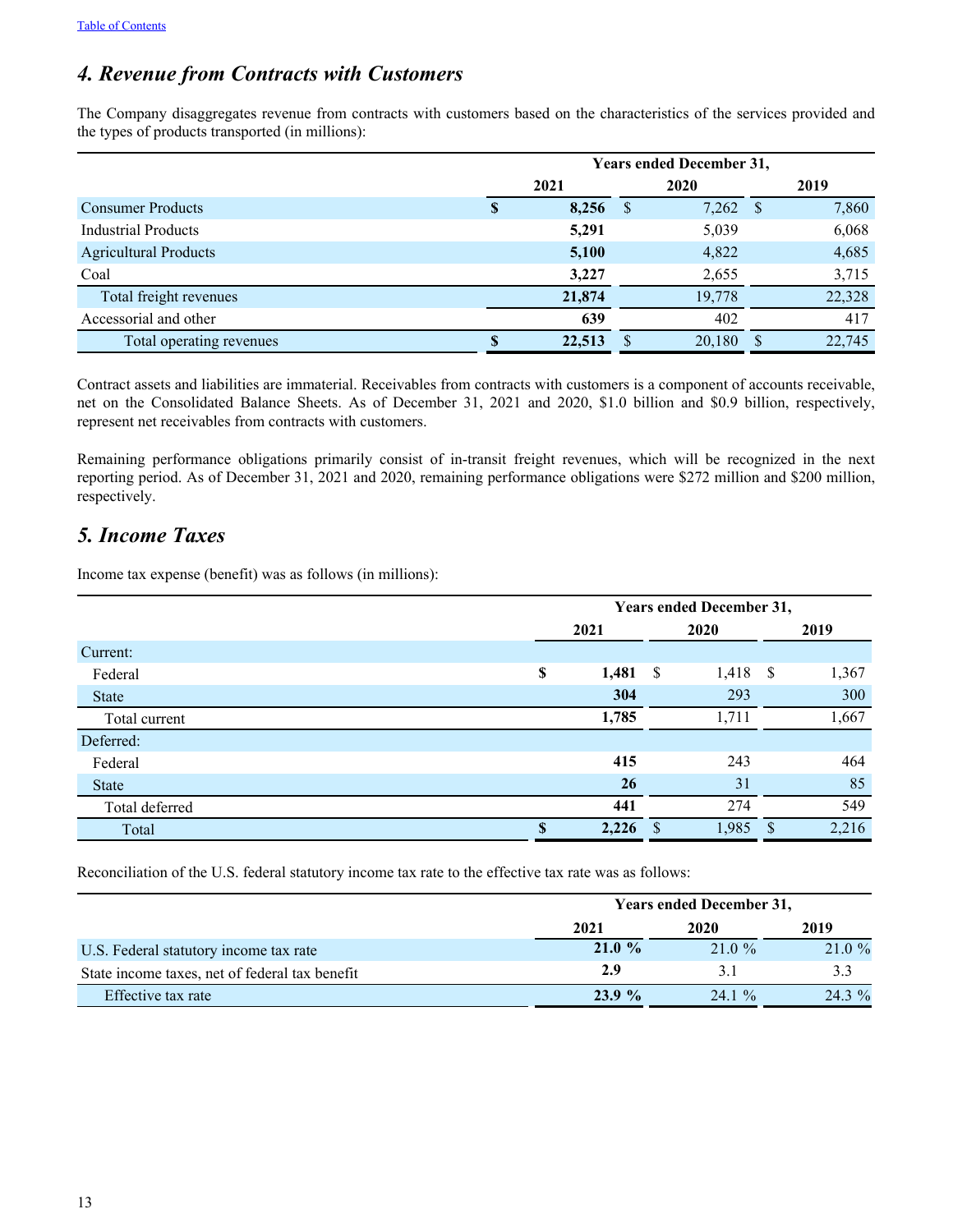The components of deferred tax assets and liabilities were as follows (in millions):

|                                     | December 31,<br>2021 | December 31,<br>2020 |
|-------------------------------------|----------------------|----------------------|
| Deferred tax liabilities:           |                      |                      |
| Property and equipment              | \$<br>$(14,980)$ \$  | (14,650)             |
| Operating lease right-of-use assets | (306)                | (386)                |
| Other                               | (617)                | (485)                |
| Total deferred tax liabilities      | (15,903)             | (15, 521)            |
| Deferred tax assets:                |                      |                      |
| Operating lease liabilities         | 307                  | 378                  |
| Compensation and benefits           | <b>200</b>           | 164                  |
| Casualty and environmental          | <b>101</b>           | 101                  |
| Other                               | 83                   | 190                  |
| Total deferred tax assets           | 691                  | 833                  |
| Net deferred tax liability          | \$<br>(15,212)       | (14, 688)            |

BNSF Railway and BNSF are included in the consolidated U.S. federal income tax return of Berkshire. In accordance with the income tax allocation agreement between BNSF and BNSF Railway, BNSF Railway makes payments to or receives refunds from BNSF based on its separate consolidated tax liabilities.

All U.S. federal income tax returns of BNSF Railway are closed for audit through the tax period ended December 31, 2011. BNSF Railway is currently under examination for the years 2012 through 2019 as part of Berkshire's consolidated U.S. federal income tax return.

BNSF Railway and its subsidiaries have various state income tax returns in the process of examination, administrative appeal or litigation. State income tax returns are generally subject to examination for a period of three to five years after filing of the respective return. The state impact of any federal changes remains subject to examination by various states for a period of up to one year after formal notification to the states.

#### **Uncertain Tax Positions**

The amount of unrecognized tax benefits for the years ended December 31, 2021, 2020 and 2019, was \$46 million, \$41 million, and \$46 million, respectively. The amount of unrecognized tax benefits as of December 31, 2021 that would affect the Company's effective tax rate if recognized was \$34 million, computed at the federal income tax rate expected to be applicable in the taxable period in which the amount may be incurred by the Company. A reconciliation of the beginning and ending amount of unrecognized tax benefits is as follows (in millions):

|                                                               | <b>Years ended December 31,</b> |      |  |      |  |      |  |  |  |
|---------------------------------------------------------------|---------------------------------|------|--|------|--|------|--|--|--|
|                                                               |                                 | 2021 |  | 2020 |  | 2019 |  |  |  |
| Beginning balance                                             |                                 | 41   |  | 46   |  | 50   |  |  |  |
| Additions for tax positions related to current year           |                                 | 9    |  |      |  | 8    |  |  |  |
| Additions (reductions) for tax positions taken in prior years |                                 |      |  | (2)  |  | (6)  |  |  |  |
| Additions (reductions) for tax positions as a result of:      |                                 |      |  |      |  |      |  |  |  |
| <b>Settlements</b>                                            |                                 |      |  | (3)  |  |      |  |  |  |
| Lapse of statute of limitations                               |                                 | (4)  |  |      |  | (6)  |  |  |  |
| <b>Ending balance</b>                                         |                                 | 46   |  | 41   |  | 46   |  |  |  |

It is expected that the amount of unrecognized tax benefits will change in the next twelve months; however, BNSF Railway does not expect the change to have a significant impact on the results of operations, the financial position or the cash flows of the Company.

The Company recognizes interest accrued related to unrecognized tax benefits in interest expense and penalties in income tax expense in the Consolidated Statements of Income. The Company had recorded a liability of approximately \$6 million and \$5 million for interest for the years ended December 31, 2021 and 2020, respectively.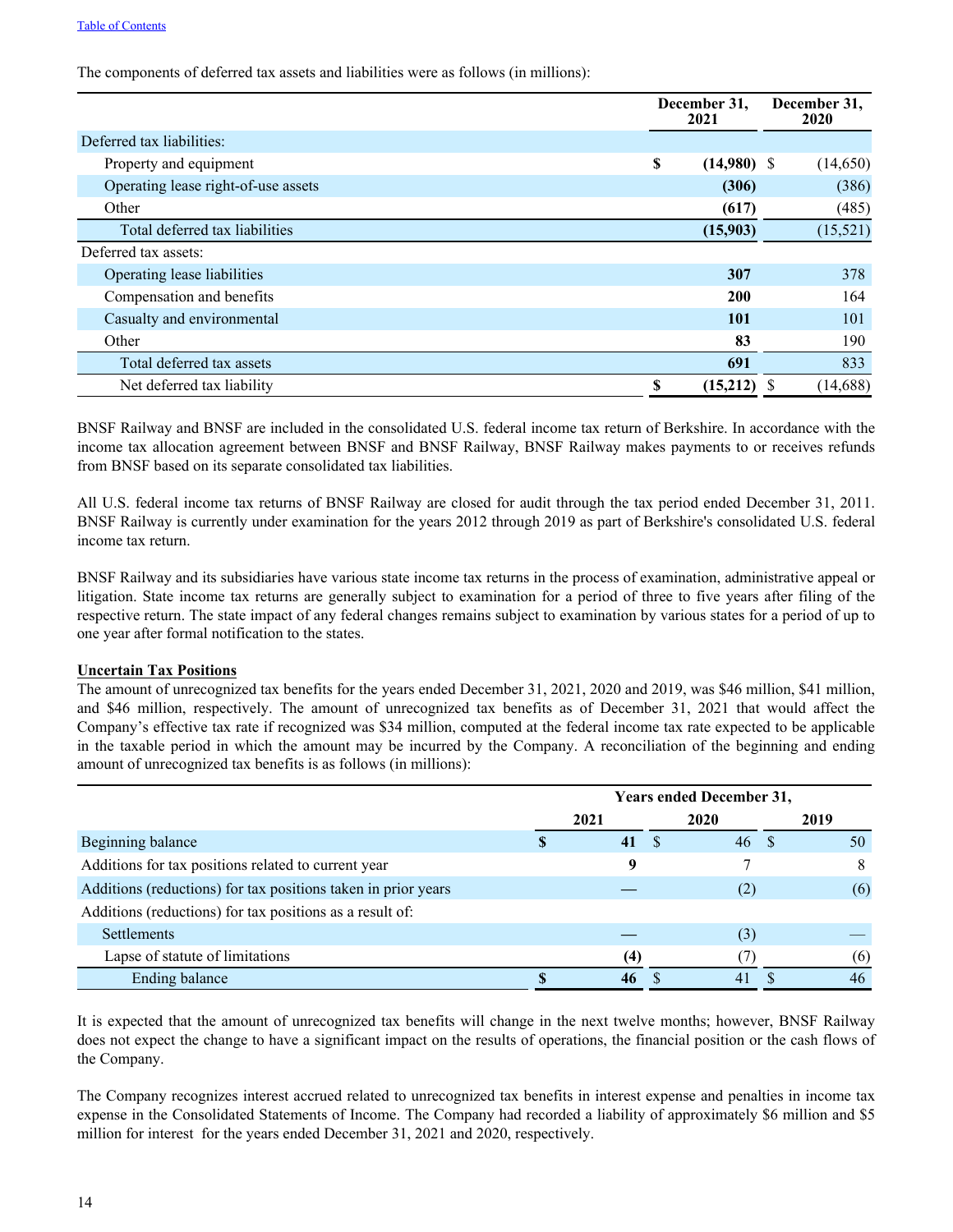## *6. Accounts Receivable, Net*

Accounts receivable, net consists of freight and other receivables, reduced by an allowance for credit losses which is based upon expected collectibility. As of December 31, 2021 and 2020, \$38 million and \$50 million, respectively, of such allowances had been recorded.

# *7. Property and Equipment, Net*

Property and equipment, net (in millions), and the corresponding ranges of estimated useful lives were as follows:

|                                                | December 31,<br>December 31,<br><b>2020</b><br>2021 |    |           | Range of<br><b>Estimated</b><br><b>Useful Life</b> |
|------------------------------------------------|-----------------------------------------------------|----|-----------|----------------------------------------------------|
| Land for transportation purposes               | \$<br>6,281                                         | -S | 6,212     |                                                    |
| Track structure                                | 27,934                                              |    | 26,657    | $15 - 55$ years                                    |
| Other roadway <sup>a</sup>                     | 31,408                                              |    | 30,793    | $10 - 100$ years                                   |
| Locomotives                                    | 8,496                                               |    | 8,440     | $8 - 37$ years                                     |
| Freight cars and other equipment               | 3,808                                               |    | 3,746     | $8 - 43$ years                                     |
| Computer hardware, software and other          | 1,429                                               |    | 1,250     | $6 - 15$ years                                     |
| Construction in progress                       | 982                                                 |    | 906       |                                                    |
| Total cost                                     | 80,338                                              |    | 78,004    |                                                    |
| Less accumulated depreciation and amortization | (14,920)                                            |    | (13, 126) |                                                    |
| Property and equipment, net                    | \$<br>65,418                                        |    | 64,878    |                                                    |

<sup>a</sup> Other roadway includes grading, bridges, signals, buildings and other road assets.

The Consolidated Balance Sheets as of both December 31, 2021 and 2020 included \$1.2 billion of capitalized right-of-use fixed assets and related accumulated amortization of \$395 million and \$366 million, respectively, under other assets.

The Company capitalized \$25 million, \$26 million and \$15 million of interest for the years ended December 31, 2021, 2020 and 2019, respectively.

### *8. Goodwill*

As a result of the Merger on February 12, 2010, the Company recorded \$14.8 billion of goodwill.

During the years ended December 31, 2021, 2020 and 2019, no impairment losses were incurred and there were no accumulated impairment losses related to goodwill, as of both December 31, 2021 and 2020. As of both December 31, 2021 and 2020, the carrying value of goodwill was \$14.8 billion.

### *9. Leases*

The following table shows the components of lease cost (in millions):

| <b>Lease Cost</b>                   | <b>Years ended December 31,</b> |      |      |      |  |
|-------------------------------------|---------------------------------|------|------|------|--|
|                                     |                                 | 2021 |      | 2020 |  |
| Operating lease cost                | S                               | 422  | - \$ | 445  |  |
| Finance lease cost:                 |                                 |      |      |      |  |
| Amortization of right-of-use assets |                                 | 27   |      | 38   |  |
| Interest on lease liabilities       |                                 | 10   |      | 21   |  |
| Short-term lease cost               |                                 | 32   |      | 24   |  |
| Total lease cost                    |                                 | 491  |      | 528  |  |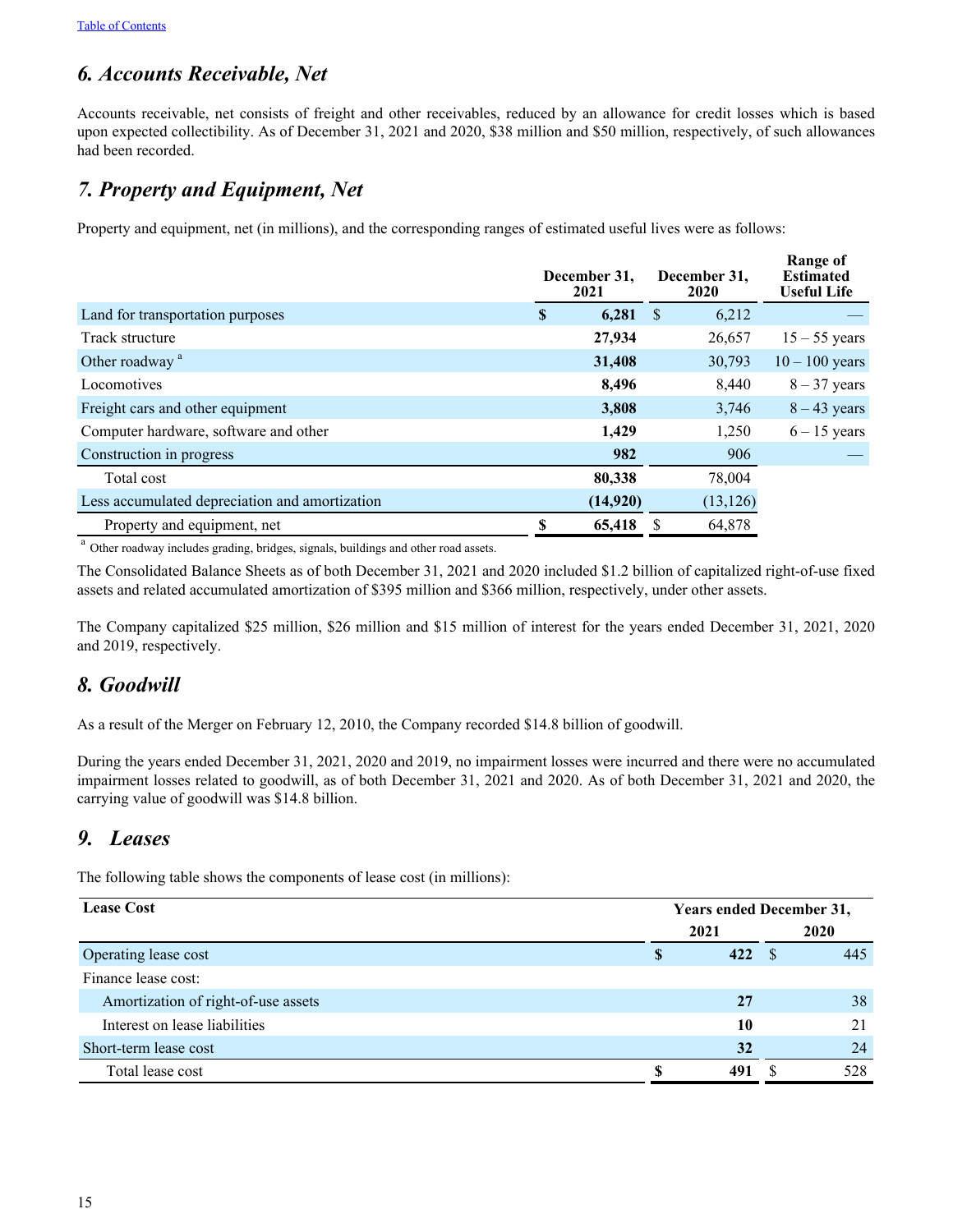Supplemental balance sheet information related to leases was as follows (in millions):

| <b>Operating Leases</b>                        | December 31,<br>2021 |       | December 31,<br>2020 |       |  |
|------------------------------------------------|----------------------|-------|----------------------|-------|--|
| Operating lease right-of-use assets            |                      | 1,560 |                      | 1,898 |  |
|                                                |                      |       |                      |       |  |
| Accounts payable and other current liabilities |                      | 323   |                      | 387   |  |
| Operating lease liabilities                    |                      | 988   |                      | 1,260 |  |
| Total operating lease liabilities              | S                    | 1.311 |                      | 1.647 |  |

| <b>Finance Leases</b>              |    | December 31,<br>2021 | December 31,<br>2020 |       |  |
|------------------------------------|----|----------------------|----------------------|-------|--|
| Property and equipment             | \$ | 425                  |                      | 804   |  |
| Accumulated depreciation           |    | (227)                |                      | (386) |  |
| Property and equipment, net        |    | 198                  |                      | 418   |  |
|                                    |    |                      |                      |       |  |
| Long-term debt due within one year | S  | 29                   | - S                  | 186   |  |
| Long-term debt                     |    | 110                  |                      | 138   |  |
| Total finance lease liabilities    | S  | 139                  |                      | 324   |  |

Supplemental cash flow information related to leases was as follows (in millions):

| <b>Years ended December 31,</b> |     |  |      |  |
|---------------------------------|-----|--|------|--|
| 2021                            |     |  | 2020 |  |
|                                 |     |  |      |  |
| S                               | 422 |  | 499  |  |
| S                               | 14  |  | 22   |  |
| S                               | 186 |  | 48   |  |
|                                 |     |  |      |  |
|                                 | 28  |  | 14   |  |
|                                 |     |  | - S  |  |

Other information related to leases was as follows:

| <b>Other Information</b>                          | December 31,<br>2021 | December 31,<br>2020 |
|---------------------------------------------------|----------------------|----------------------|
| Weighted-average remaining lease term (in years): |                      |                      |
| Operating leases                                  |                      | 7.3                  |
| Finance leases                                    | 5.8                  | 3.5                  |
| Weighted-average discount rate:                   |                      |                      |
| <b>Operating leases</b>                           | 3.6 $\%$             | $3.7\%$              |
| Finance leases                                    | 6.0 $%$              | $6.4\%$              |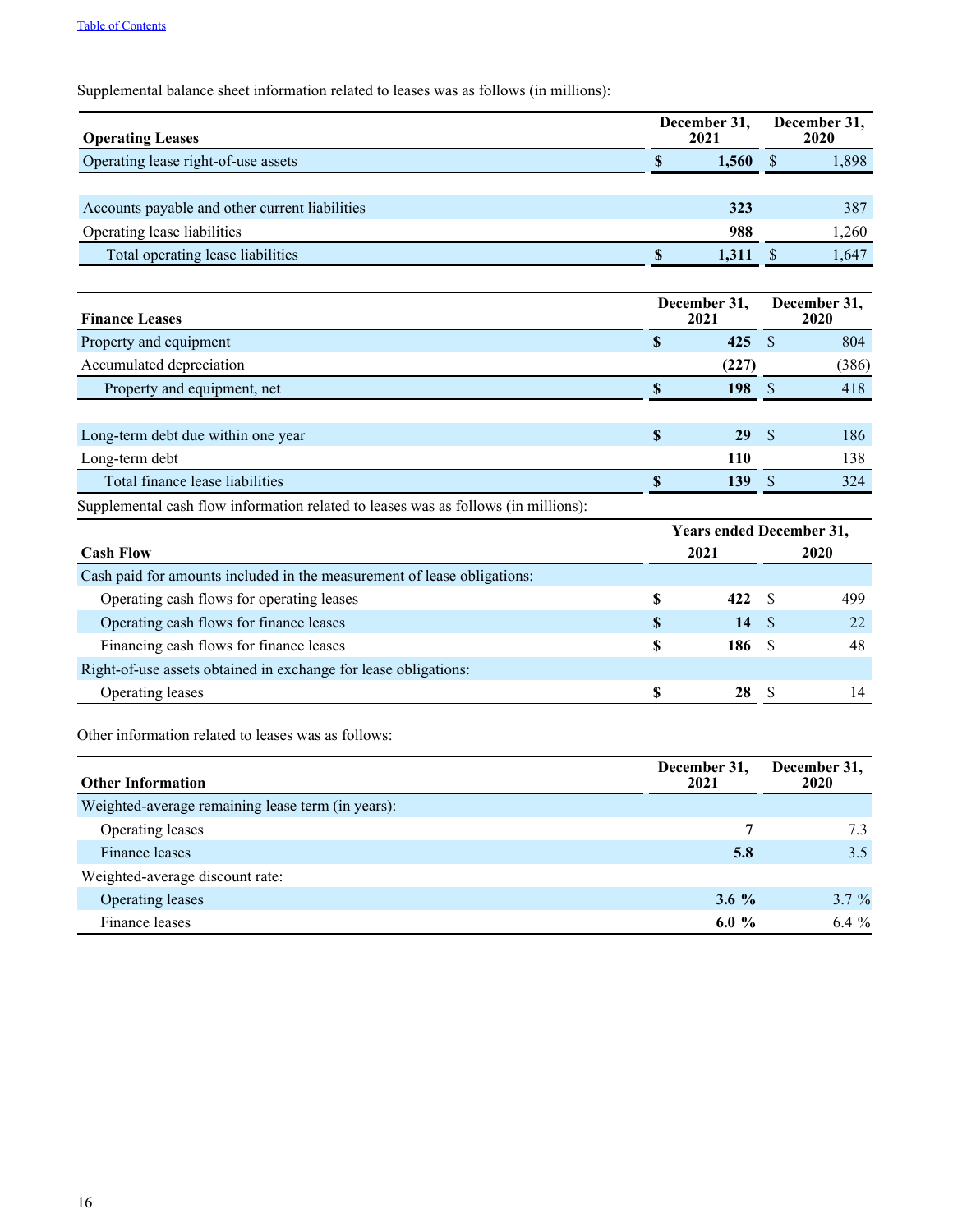Maturities of lease liabilities as of December 31, 2021 are summarized as follows (in millions):

|                                   |    | <b>Operating Leases</b> |    | <b>Finance Leases</b> |
|-----------------------------------|----|-------------------------|----|-----------------------|
| 2022                              | \$ | 347                     | -S | 36                    |
| 2023                              |    | 308                     |    | 28                    |
| 2024                              |    | 259                     |    | 24                    |
| 2025                              |    | 175                     |    | 23                    |
| 2026                              |    | 70                      |    | 23                    |
| Thereafter                        |    | 331                     |    | 30                    |
| Total lease payments              |    | 1,490                   |    | 164                   |
| Less amount representing interest |    | (179)                   |    | (25)                  |
| Total                             | S  | 1,311                   |    | 139                   |

## *10. Other Assets*

Other Assets consisted of the following (in millions):

|                                                           |              | December 31,<br>2021 | December 31,<br>2020 |       |  |
|-----------------------------------------------------------|--------------|----------------------|----------------------|-------|--|
| Payments to Joint Facility Partners and Service Providers | <sup>8</sup> | 2,664                |                      | 568   |  |
| Investment in Unconsolidated Subsidiaries                 |              | 909                  |                      | 857   |  |
| Pension Asset                                             |              | 947                  |                      | 520   |  |
| Other                                                     |              | 859                  |                      | 848   |  |
| Total                                                     |              | 5.379                |                      | 2,793 |  |

Certain payments to joint facility partners and service providers are amortized over the life of the related asset or agreement. The Company incurred \$2.4 billion in 2021 and \$73 million in 2020 pursuant to these agreements.

## *11. Accounts Payable and Other Current Liabilities*

Accounts payable and other current liabilities consisted of the following (in millions):

|                                           |   | December 31,<br>2021 | December 31,<br>2020 |
|-------------------------------------------|---|----------------------|----------------------|
| Compensation and benefits payable         | S | $1,024$ \$           | 752                  |
| Property and income tax liabilities       |   | 734                  | 854                  |
| Accounts payable                          |   | 327                  | 328                  |
| Operating leases - current                |   | 323                  | 387                  |
| Customer incentives                       |   | 288                  | 224                  |
| Casualty and environmental liabilities    |   | 120                  | 110                  |
| Capital expenditure estimated liabilities |   | 98                   | 74                   |
| Rents and leases                          |   | 97                   | 101                  |
| Other                                     |   | 720                  | 666                  |
| Total                                     | S | 3,731                | 3,496                |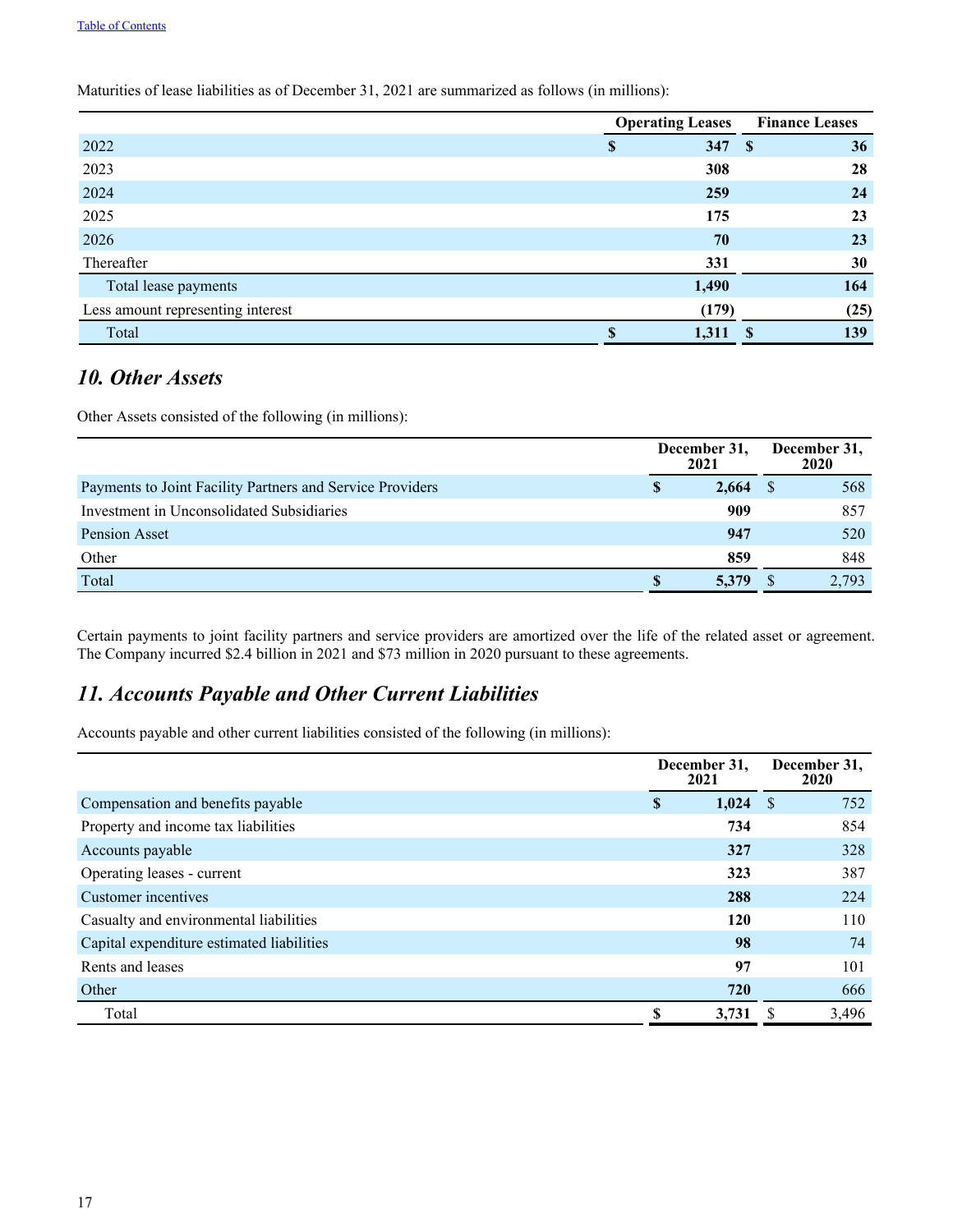## *12. Debt*

Debt outstanding, excluding finance leases, was as follows (in millions):

|                                                                                                                         | December 31, 2021 <sup>a</sup> |            |          | December 31, 2020 <sup>a</sup> |         |  |  |
|-------------------------------------------------------------------------------------------------------------------------|--------------------------------|------------|----------|--------------------------------|---------|--|--|
| Notes and debentures, due 2022                                                                                          | S                              | <b>200</b> | $8.8 \%$ | 200                            | $8.8\%$ |  |  |
| Equipment obligations, due 2022 to 2028                                                                                 |                                | 402        | 3.6      | 424                            | 3.6     |  |  |
| Mortgage bonds, due 2045 to 2047                                                                                        |                                | 47         | 3.1      | 47                             | 3.1     |  |  |
| Financing obligations, due 2022 to 2029                                                                                 |                                | 203        | 6.1      | 196                            | 6.1     |  |  |
| Unamortized fair value adjustment under acquisition method<br>accounting, discount, debt issuance costs, and other, net |                                | (30)       |          | (25)                           |         |  |  |
| Total                                                                                                                   |                                | 822        |          | 842                            |         |  |  |
| Less current portion of long-term debt                                                                                  |                                | (303)      | $8.0\%$  | (31)                           | $4.3\%$ |  |  |
| Long-term debt                                                                                                          | S                              | 519        |          | 811                            |         |  |  |

<sup>a</sup> Amounts represent debt outstanding and weighted average effective interest rates for 2021 and 2020, respectively. Maturities are as of December 31, 2021.

As of December 31, 2021, certain BNSF Railway properties and other assets were subject to liens securing \$47 million of mortgage debt. Certain locomotives and rolling stock of BNSF Railway were subject to equipment obligations.

The fair value of BNSF Railway's debt is primarily based on market value price models using observable market-based data for the same or similar issues, or on the estimated rates that would be offered to BNSF Railway for debt of the same remaining maturities (Level 2 inputs).

The following table provides principal cash flows and fair value information for the Company's debt obligations.

|                                  |                      | December 31, 2021 |      |      |      |                   |       |               |  |
|----------------------------------|----------------------|-------------------|------|------|------|-------------------|-------|---------------|--|
|                                  | <b>Maturity Date</b> |                   |      |      |      |                   |       |               |  |
|                                  | 2022                 | 2023              | 2024 | 2025 | 2026 | <b>Thereafter</b> | Total | Fair<br>Value |  |
| Debt maturities (in<br>millions) | \$303                | \$85              | \$35 | \$32 | \$39 | \$328             | \$822 | \$903         |  |

As of December 31, 2020, the fair value of debt was \$985 million.

#### **Guarantees**

As of December 31, 2021, BNSF Railway has not been called upon to perform under the guarantees specifically disclosed in this footnote and does not anticipate a significant performance risk in the foreseeable future.

Debt and other obligations of non-consolidated entities guaranteed by the Company as of December 31, 2021, were as follows (dollars in millions):

|                                         |                                                   |                                          | <b>Guarantees</b>                           |              |                                                   |                                 |    |                                   |
|-----------------------------------------|---------------------------------------------------|------------------------------------------|---------------------------------------------|--------------|---------------------------------------------------|---------------------------------|----|-----------------------------------|
|                                         | <b>BNSF</b><br>Railway<br>Ownership<br>Percentage | Principal<br>Amount<br><b>Guaranteed</b> | <b>Maximum</b><br>Future<br><b>Payments</b> |              | <b>Maximum</b><br>Recourse<br>Amount <sup>"</sup> | Remaining<br>Term<br>(in years) |    | Capitalized<br><b>Obligations</b> |
| Kinder Morgan Energy<br>Partners, L.P.  | $0.5 \%$ \$                                       | 190                                      | \$<br>190                                   | <sup>S</sup> |                                                   | Termination<br>of<br>Ownership  | -S | 2 <sup>b</sup>                    |
| Chevron Phillips Chemical<br>Company LP | $-$ %                                             | N/A                                      | N/A                                         |              | N/A                                               | 6 \$                            |    | 12 <sup>c</sup>                   |

<sup>a</sup> Reflects the maximum amount the Company could recover from a third party other than the counterparty.

<sup>b</sup> Reflects capitalized obligations that are recorded on the Company's Consolidated Balance Sheets.

 $\epsilon$  Reflects the asset and corresponding liability for the fair value of these guarantees required by authoritative accounting guidance related to guarantees.

 $d$  There is no cap to the liability that can be sought from BNSF Railway for BNSF Railway's negligence or the negligence of the indemnified party. However, BNSF Railway could receive reimbursement from certain insurance policies if the liability exceeds a certain amount.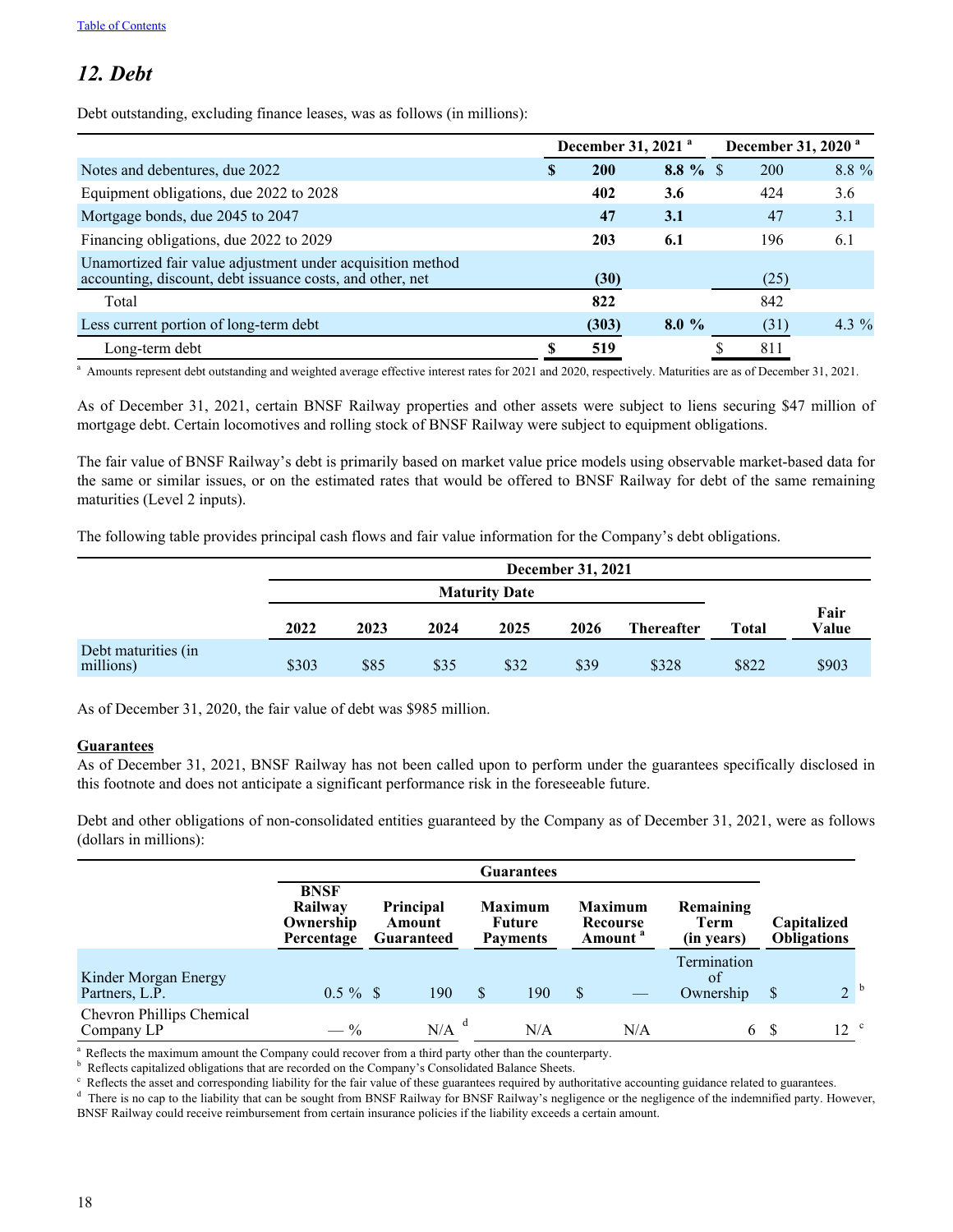#### **Kinder Morgan Energy Partners, L.P.**

Santa Fe Pacific Pipelines, Inc., an indirect, wholly-owned subsidiary of BNSF Railway, has a guarantee in connection with its remaining special limited partnership interest in Santa Fe Pacific Pipeline Partners, L.P. (SFPP), a subsidiary of Kinder Morgan Energy Partners, L.P., to be paid only upon default by the partnership. All obligations with respect to the guarantee will cease upon termination of ownership rights, which would occur upon a put notice issued by BNSF Railway or the exercise of the call rights by the general partners of SFPP.

#### **Chevron Phillips Chemical Company LP**

BNSF Railway has an indemnity agreement with Chevron Phillips Chemical Company LP (Chevron Phillips), granting certain rights of indemnity from BNSF Railway, in order to facilitate access to a storage facility. Under certain circumstances, payment under this obligation may be required in the event Chevron Phillips were to incur certain liabilities or other incremental costs resulting from trackage access.

#### **Indemnities**

In the ordinary course of business, BNSF Railway enters into agreements with third parties that include indemnification clauses. The Company believes that these clauses are generally customary for the types of agreements in which they are included. At times, these clauses may involve indemnification for the acts of the Company, its employees and agents, indemnification for another party's acts, indemnification for future events, indemnification based upon a certain standard of performance, indemnification for liabilities arising out of the Company's use of leased equipment or other property, or other types of indemnification. Despite the uncertainty whether events which would trigger the indemnification obligations would ever occur, the Company does not believe that these indemnity agreements will have a material adverse effect on the Company's results of operations, financial position or liquidity. Additionally, the Company believes that, due to lack of historical payment experience, the fair value of indemnities cannot be estimated with any amount of certainty and that the fair value of any such amount would be immaterial to the Consolidated Financial Statements. Unless separately disclosed above, no fair value liability related to indemnities has been recorded in the Consolidated Financial Statements.

### *13. Commitments and Contingencies*

#### **Personal Injury**

BNSF Railway**'**s personal injury liability includes the cost of claims for employee work-related injuries, third-party claims, and asbestos claims. BNSF Railway records a liability for asserted and unasserted claims when the expected loss is both probable and reasonably estimable. Because of the uncertainty of the timing of future payments, the liability is undiscounted. Defense and processing costs, which are recorded on an as-reported basis, are not included in the recorded liability. Expense accruals and adjustments are classified as materials and other in the Consolidated Statements of Income.

Personal injury claims by BNSF Railway employees are subject to the provisions of the Federal Employers' Liability Act (FELA) rather than state workers' compensation laws. Resolution of these cases under FELA's fault-based system requires either a finding of fault by a jury or an out of court settlement. Third-party claims include claims by non-employees for compensatory damages and may, from time to time, include requests for punitive damages or treatment of the claim as a class action.

BNSF Railway estimates its personal injury liability claims and expense using standard actuarial methodologies based on the covered population, activity levels and trends in frequency, and the costs of covered injuries. The Company monitors actual experience against the forecasted number of claims to be received, the forecasted number of claims closing with payment, and expected claim payments and records adjustments as new events or changes in estimates develop.

BNSF Railway is party to asbestos claims by employees and non-employees who may have been exposed to asbestos. Because of the relatively finite exposed population, the Company has recorded an estimate for the full amount of probable exposure. This is determined through an actuarial analysis based on estimates of the exposed population, the number of claims likely to be filed, the number of claims that will likely require payment, and the cost per claim. Estimated filing and dismissal rates and average cost per claim are determined utilizing recent claim data and trends.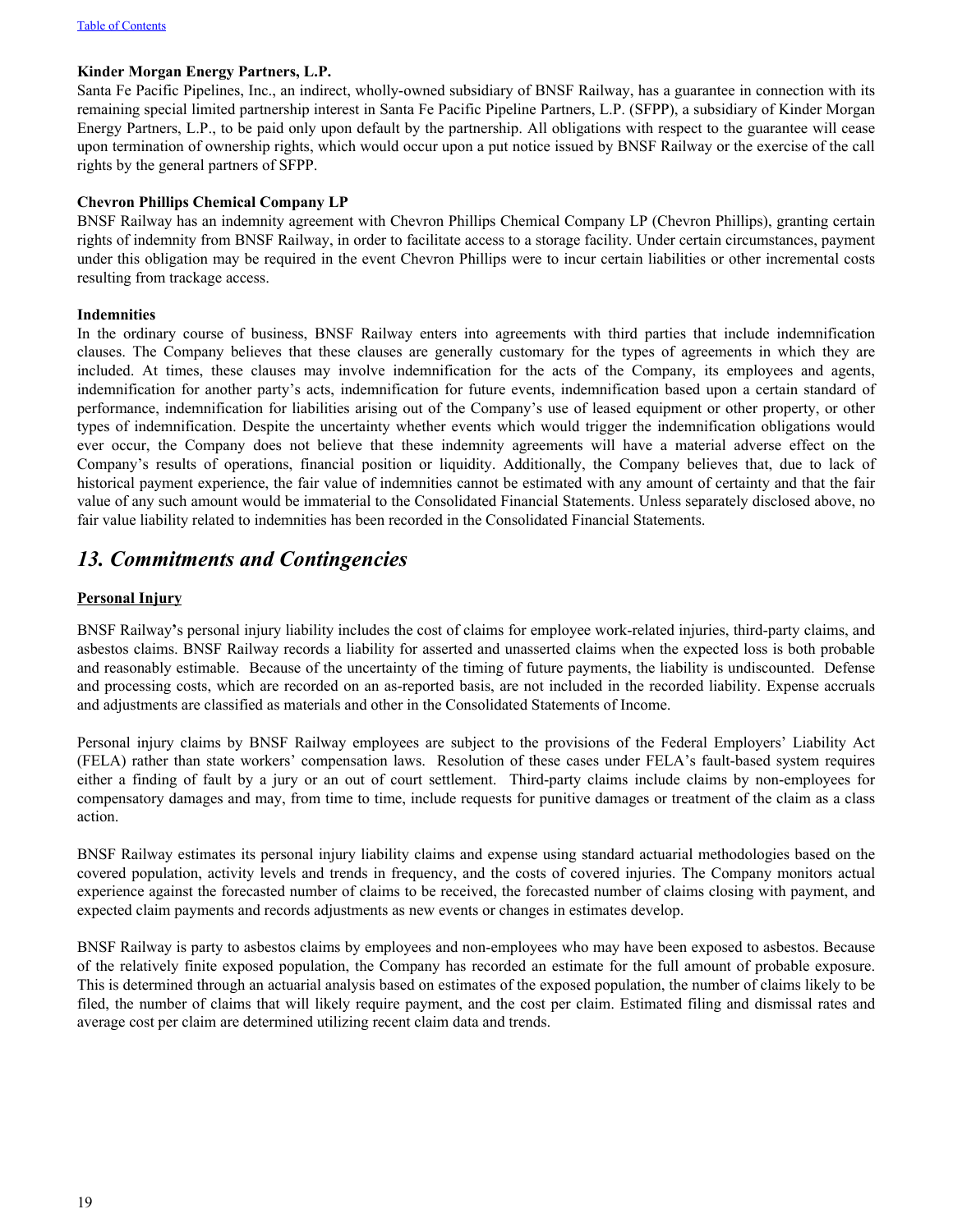The following table summarizes the activity in the Company's accrued obligations for personal injury claims (in millions):

|                                   | <b>Years ended December 31,</b> |            |  |      |  |       |  |  |
|-----------------------------------|---------------------------------|------------|--|------|--|-------|--|--|
|                                   |                                 | 2021       |  | 2020 |  | 2019  |  |  |
| Beginning balance                 |                                 | <b>296</b> |  | 298  |  | 308   |  |  |
| Accruals / changes in estimates   |                                 | 76         |  | 47   |  | 104   |  |  |
| <b>Payments</b>                   |                                 | (44)       |  | (49) |  | (114) |  |  |
| Ending balance                    |                                 | 328        |  | 296  |  | 298   |  |  |
| Current portion of ending balance |                                 | 85         |  | 75   |  | 75    |  |  |

The amount recorded by the Company for the personal injury liability is based upon the best information currently available. Because of the uncertainty surrounding the ultimate outcome of personal injury claims, it is reasonably possible that future costs to resolve these claims may be different from the recorded amounts. The Company estimates that costs to resolve the liability may range from approximately \$285 million to \$390 million.

Although the final outcome of these personal injury matters cannot be predicted with certainty, it is the opinion of BNSF Railway that none of these items, when finally resolved, will have a material adverse effect on the Company's financial position or liquidity. However, the occurrence of a number of these items in the same period could have a material adverse effect on the results of operations in a particular quarter or fiscal year.

#### **Environmental**

BNSF Railway is subject to extensive federal, state, and local environmental regulation. The Company's operating procedures include practices to protect the environment from the risks inherent in railroad operations, which frequently involve transporting chemicals and other hazardous materials. Additionally, many of BNSF Railway's land holdings are or have been used for industrial or transportation-related purposes or leased to commercial or industrial companies whose activities may have resulted in discharges onto the property. Under federal (in particular, the Comprehensive Environmental Response, Compensation, and Liability Act) and state statutes, the Company may be held jointly and severally liable for cleanup and enforcement costs associated with a particular site without regard to fault or the legality of the original conduct. The Company participates in the study, cleanup, or both of environmental contamination at approximately 190 sites.

Environmental costs may include, but are not limited to, site investigations, remediation, and restoration. The liability is recorded when the expected loss is both probable and reasonably estimable and is undiscounted due to uncertainty of the timing of future payments. Expense accruals and adjustments are classified as materials and other in the Consolidated Statements of Income.

BNSF Railway estimates the cost of cleanup efforts at its known environmental sites based on experience gained from cleanup efforts at similar sites, estimated percentage to closure ratios, possible remediation work plans, estimates of the costs and likelihood of each possible outcome, historical payment patterns, and benchmark patterns developed from data accumulated from industry and public sources. The Company monitors actual experience against expectations and records adjustments as new events or changes in estimates develop.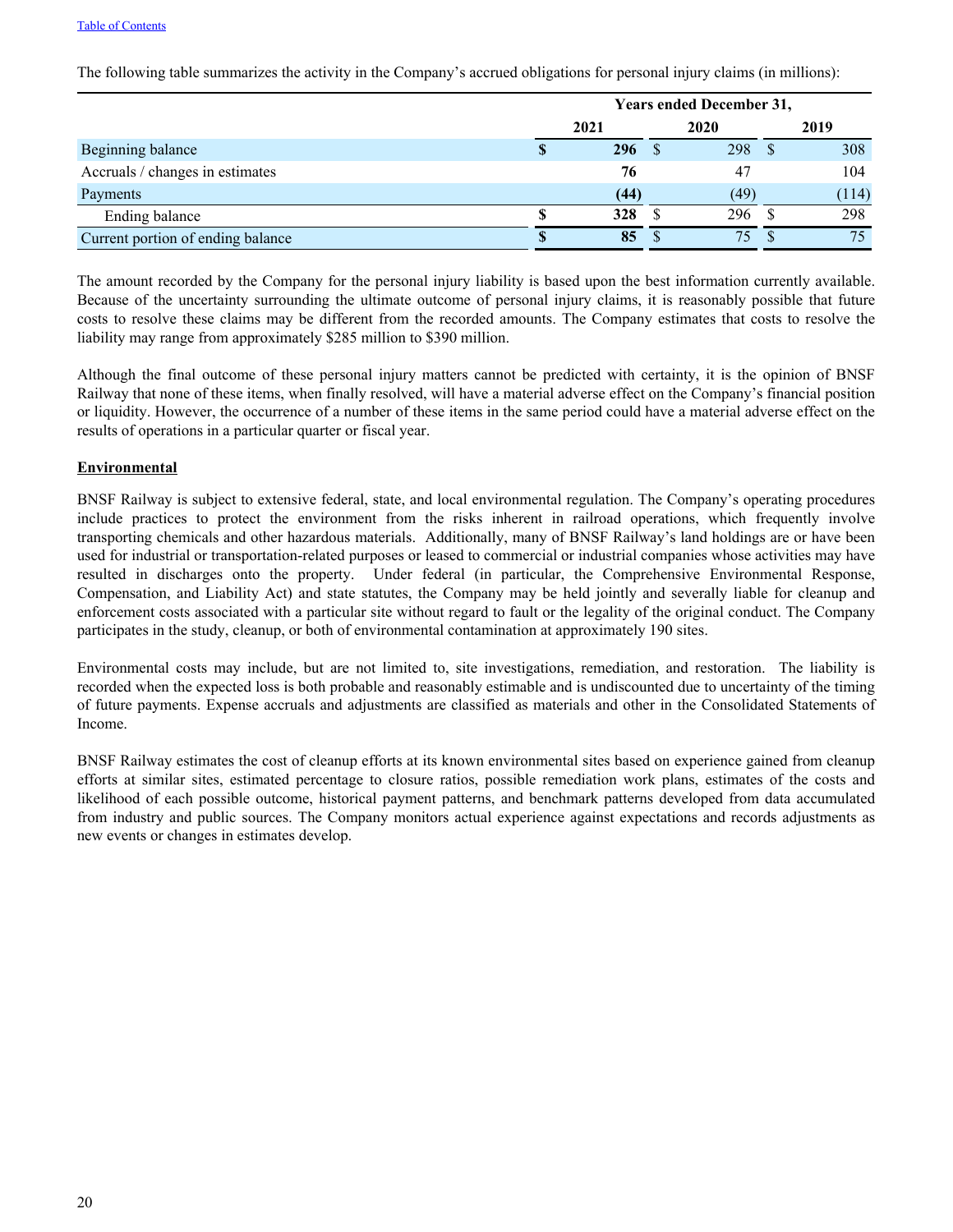The following table summarizes the activity in the Company's accrued obligations for environmental matters (in millions):

|                                   | <b>Years ended December 31,</b> |            |  |      |  |      |  |
|-----------------------------------|---------------------------------|------------|--|------|--|------|--|
|                                   |                                 | 2021       |  | 2020 |  | 2019 |  |
| Beginning balance                 |                                 | <b>265</b> |  | 282  |  | 298  |  |
| Accruals / changes in estimates   |                                 |            |  |      |  |      |  |
| Payments                          |                                 | (17)       |  | (19) |  | (21) |  |
| Ending balance                    |                                 | 251        |  | 265  |  | 282  |  |
| Current portion of ending balance |                                 | 35         |  | 35   |  | 40   |  |

The amount recorded by the Company for the environmental liability is based upon the best information currently available. It has not been reduced by anticipated recoveries from third parties and includes both asserted and unasserted claims. BNSF Railway's total cleanup costs at these sites cannot be predicted with certainty due to various factors, such as the extent of corrective actions that may be required, evolving environmental laws and regulations, advances in environmental technology, the extent of other parties' participation in cleanup efforts, developments in ongoing environmental analyses related to sites determined to be contaminated, and developments in environmental surveys and studies of contaminated sites. Because of the uncertainty surrounding various factors, it is reasonably possible that future costs to settle these claims may be different from the recorded amounts. The Company estimates that costs to settle the liability may range from approximately \$205 million to \$340 million.

Although the final outcome of these environmental matters cannot be predicted with certainty, it is the opinion of BNSF Railway that none of these items, when finally resolved, will have a material adverse effect on the Company's financial position or liquidity. However, the occurrence of a number of these items in the same period could have a material adverse effect on the results of operations in a particular quarter or fiscal year.

### **Other Claims and Litigation**

In addition to personal injury and environmental matters, BNSF Railway and its subsidiaries are also parties to a number of other legal actions and claims, governmental proceedings, and private civil suits arising in the ordinary course of business, including those related to disputes and complaints involving certain transportation rates and charges. Some of the legal proceedings include claims for compensatory damages and may, from time to time, include requests for punitive damages or treatment of the claim as a class action. Although the final outcome of these matters cannot be predicted with certainty, it is the opinion of BNSF Railway that none of these items, when finally resolved, will have a material adverse effect on the Company's financial position or liquidity. However, the occurrence of a number of these items in the same period could have a material adverse effect on the results of operations in a particular quarter or fiscal year.

### **Other Commitments**

In the normal course of business, the Company enters into long-term contractual requirements for future goods and services needed for the operations of the business. Such commitments are not in excess of expected requirements and are not reasonably likely to result in performance penalties or payments that would have a material adverse effect on the Company's liquidity.

## *14. Employment Benefit Plans*

BNSF provides a funded, noncontributory qualified pension plan (BNSF Retirement Plan), which covered most non-union employees through March 31, 2019, and an unfunded non-tax-qualified pension plan (BNSF Supplemental Retirement Plan), which covered certain officers and other employees through March 31, 2019. The benefits under these pension plans are based on years of credited service and the highest consecutive sixty months of compensation for the last ten years of salaried employment with the Company. BNSF Railway also provides a funded, noncontributory qualified pension plan which covers certain union employees of the former The Atchison, Topeka and Santa Fe Railway Company (Union Plan). The benefits under this pension plan are based on elections made at the time the plan was implemented. With respect to the funded plans, the Company's funding policy is to contribute annually not less than the regulatory minimum and not more than the maximum amount deductible for income tax purposes. The BNSF Retirement Plan, the BNSF Supplemental Retirement Plan, and the Union Plan are collectively referred to herein as the Pension Plans.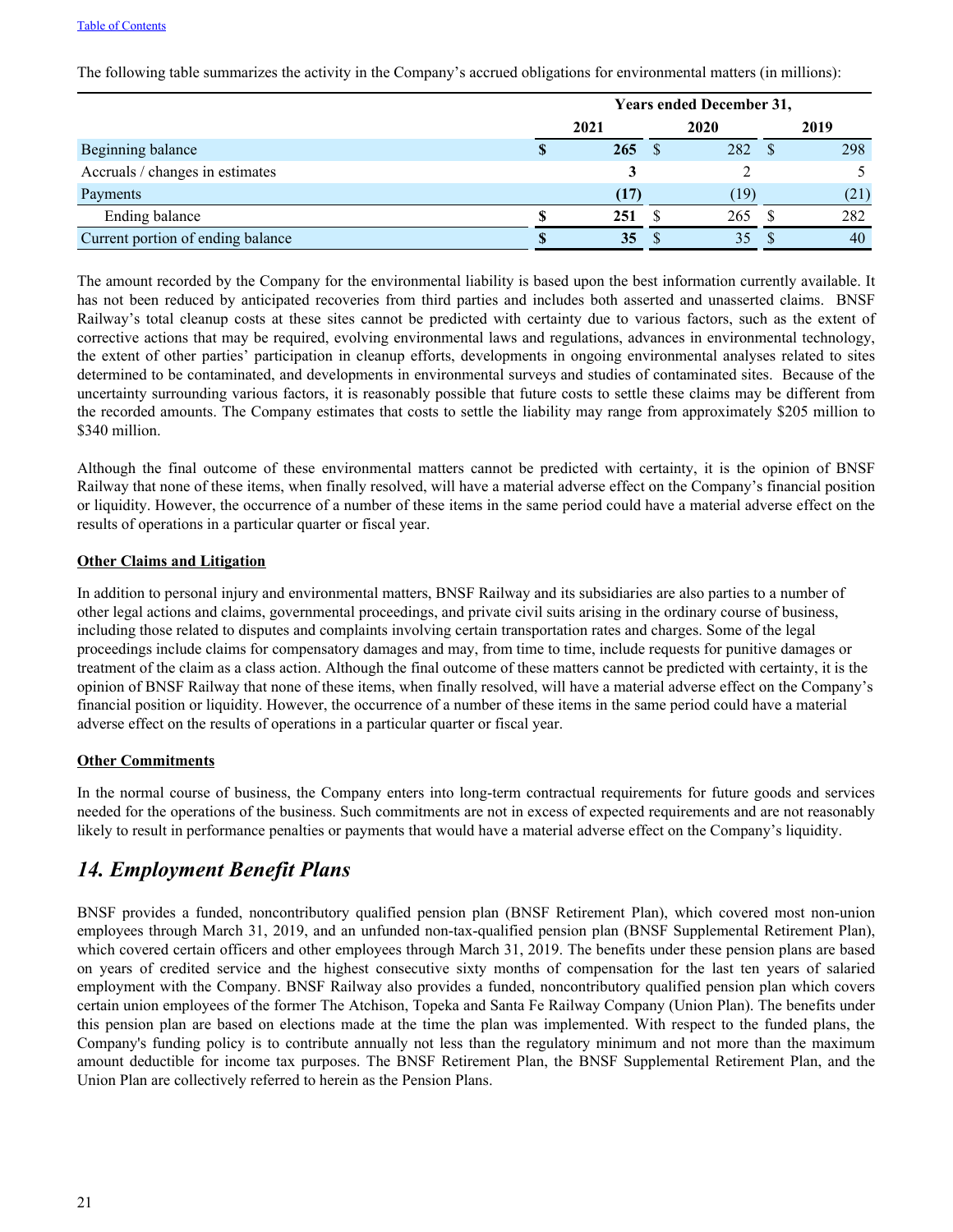During the first quarter of 2019, the Company amended the BNSF Retirement Plan and the BNSF Supplemental Retirement Plan. Non-union employees hired on or after April 1, 2019 are not eligible to participate in these retirement plans and instead receive an additional employer contribution as part of the qualified 401(k) plan based on the employees' age and years of service. Current employees are being transitioned away from the retirement plans and upon transition are eligible for the additional employer contribution. As a result of the plan amendments, the Company recognized a curtailment gain of \$120 million in the first quarter of 2019 consisting of \$117 million for the reduction in projected benefit obligation and \$3 million for the recognition of prior service credits.

Components of the net (benefit) cost for the Pension Plans were as follows (in millions):

|                                      |   | <b>Pension Benefits</b>         |  |                  |  |       |  |  |  |
|--------------------------------------|---|---------------------------------|--|------------------|--|-------|--|--|--|
|                                      |   | <b>Years ended December 31,</b> |  |                  |  |       |  |  |  |
|                                      |   | 2021                            |  | 2020             |  | 2019  |  |  |  |
| Service cost                         | S | $25 \quad$                      |  | $21 \quad$       |  | 32    |  |  |  |
| Interest cost                        |   | 56                              |  | 70               |  | 81    |  |  |  |
| Expected return on plan assets       |   | (176)                           |  | (167)            |  | (160) |  |  |  |
| Amortization of net loss             |   | 2                               |  |                  |  |       |  |  |  |
| Amortization of prior service credit |   |                                 |  |                  |  | (3)   |  |  |  |
| Curtailment gain                     |   |                                 |  |                  |  | (117) |  |  |  |
| Settlement loss (gain)               |   | (1)                             |  | $\left(1\right)$ |  |       |  |  |  |
| Net (benefit) cost recognized        |   | (94)                            |  | (76)             |  | (162) |  |  |  |

The projected benefit obligation is the present value of benefits earned to date by plan participants, including the effect of assumed future salary increases. The following tables show the change in projected benefit obligation for the Pension Plans (in millions):

|                                                     | <b>Pension Benefits</b> |                      |                      |  |  |
|-----------------------------------------------------|-------------------------|----------------------|----------------------|--|--|
| <b>Change in Benefit Obligation</b>                 |                         | December 31,<br>2021 | December 31,<br>2020 |  |  |
| Projected benefit obligation at beginning of period | S                       | 2,499                | 2,295<br>-S          |  |  |
| Service cost                                        |                         | 25                   | 21                   |  |  |
| Interest cost                                       |                         | 56                   | 70                   |  |  |
| Actuarial loss (gain)                               |                         | (110)                | 262                  |  |  |
| Benefits paid                                       |                         | (142)                | (143)                |  |  |
| Settlements                                         |                         | (6)                  | (6)                  |  |  |
| Projected benefit obligation at end of period       |                         | 2,322                | 2,499                |  |  |
| Component representing future salary increases      |                         | (42)                 | (51)                 |  |  |
| Accumulated benefit obligation at end of period     |                         | 2,280                | 2,448                |  |  |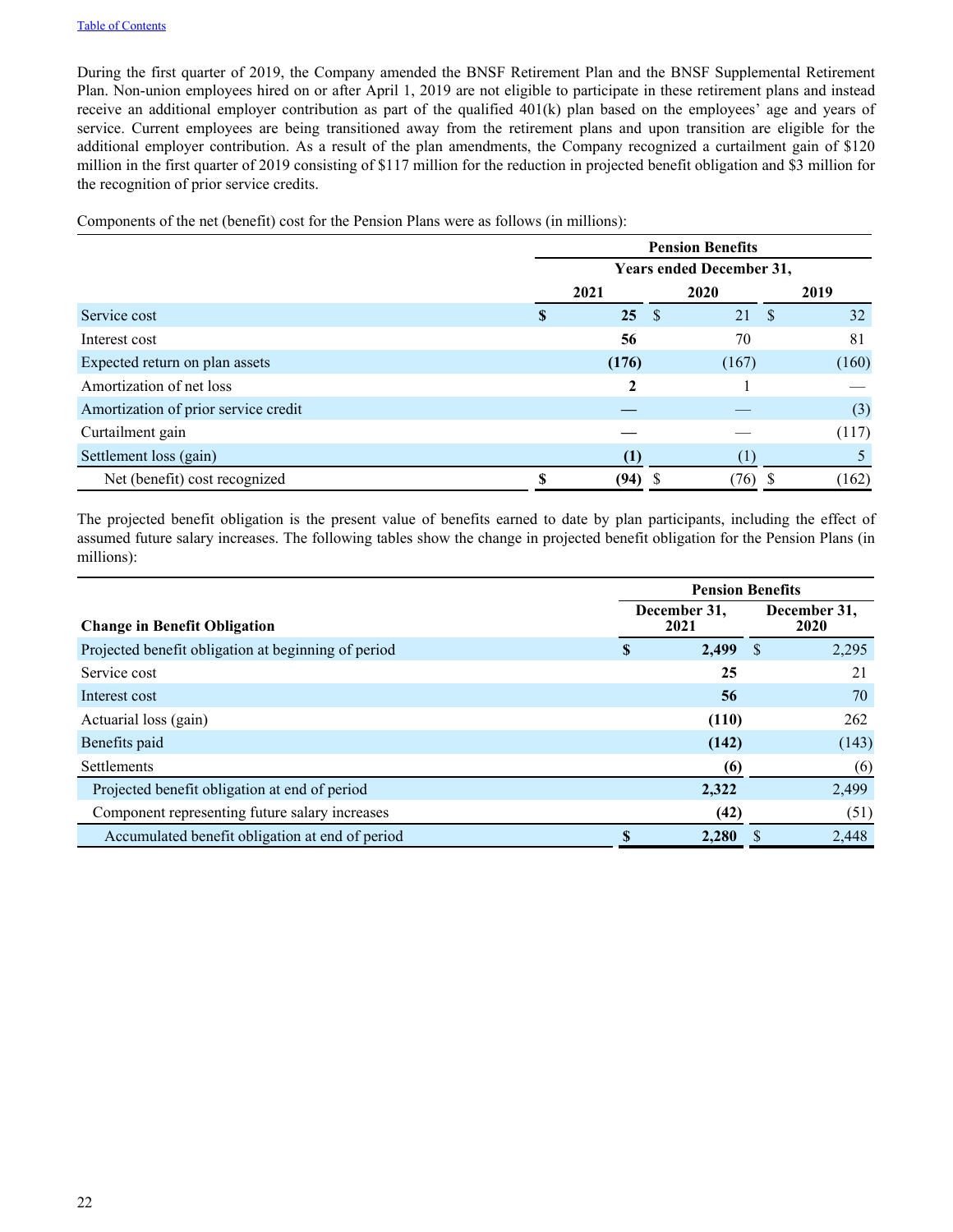For the year ended December 31, 2021, the change in benefit obligation resulted from actuarial gains primarily attributable to an increase in the discount rate from the preceding year. For the year ended December 31, 2020, the change in benefit obligation resulted from actuarial losses primarily attributable to a decrease in the discount rate from the preceding year.

The following tables show the change in plan assets of the Pension Plans (in millions):

|                                                  | <b>Pension Benefits</b> |                      |                      |       |  |  |  |
|--------------------------------------------------|-------------------------|----------------------|----------------------|-------|--|--|--|
| <b>Change in Plan Assets</b>                     |                         | December 31,<br>2021 | December 31,<br>2020 |       |  |  |  |
| Fair value of plan assets at beginning of period | S                       | 2,916                |                      | 2,672 |  |  |  |
| Actual return (loss) on plan assets              |                         | 392                  |                      | 383   |  |  |  |
| Employer contributions <sup>a</sup>              |                         | 10                   |                      | 10    |  |  |  |
| Benefits paid                                    |                         | (142)                |                      | (143) |  |  |  |
| Settlements                                      |                         | (6)                  |                      | (6)   |  |  |  |
| Fair value of plan assets at end of period       |                         | 3.170                |                      | 2,916 |  |  |  |

<sup>a</sup> Employer contributions were classified as Other, Net under Operating Activities in the Company's Consolidated Statements of Cash Flows.

The following table shows the funded status of the Pension Plans, defined as plan assets less the projected benefit obligation (in millions):

|                                                                |                      | <b>Pension Benefits</b> |                      |     |  |  |
|----------------------------------------------------------------|----------------------|-------------------------|----------------------|-----|--|--|
|                                                                | December 31,<br>2021 |                         | December 31,<br>2020 |     |  |  |
| Funded status (plan assets less projected benefit obligations) |                      | 848                     |                      | 417 |  |  |

Of the net pension assets of \$848 million and \$417 million recognized as of December 31, 2021 and December 31, 2020, respectively, \$10 million and \$9 million were included in other current liabilities as of December 31, 2021 and 2020, respectively, and \$947 million and \$520 million were included in other assets as of December 31, 2021 and 2020, respectively.

The BNSF Supplemental Retirement Plan and the Union Plan have accumulated and projected benefit obligations in excess of plan assets. The following table shows the projected benefit obligation, accumulated benefit obligation, and fair value of plan assets for the plans (in millions):

|                                | December 31,<br>2021 |     |  | December 31,<br>2020 |  |  |
|--------------------------------|----------------------|-----|--|----------------------|--|--|
| Projected benefit obligation   |                      | 112 |  |                      |  |  |
| Accumulated benefit obligation |                      | 106 |  | 114                  |  |  |
| Fair value of plan assets      |                      |     |  | 19                   |  |  |

Actuarial gains and losses and prior service credits are recognized in the Consolidated Balance Sheets through an adjustment to accumulated other comprehensive income (loss) (AOCI). The following tables show the pre-tax change in AOCI attributable to the components of the net cost and the change in benefit obligation (in millions):

|                                       | <b>Pension Benefits</b> |                                 |      |        |  |      |
|---------------------------------------|-------------------------|---------------------------------|------|--------|--|------|
|                                       |                         | <b>Years ended December 31,</b> |      |        |  |      |
| <b>Change in AOCI</b>                 |                         | 2021                            | 2020 |        |  | 2019 |
| Beginning balance                     | S                       | 182                             | - S  | 228 \$ |  | 182  |
| Amortization of net loss              |                         | 2                               |      |        |  |      |
| Amortization of prior service credits |                         |                                 |      |        |  | (3)  |
| Actuarial gain (loss)                 |                         | 326                             |      | (46)   |  | 44   |
| <b>Settlements</b>                    |                         | Ш                               |      |        |  |      |
| Ending balance                        |                         | 509                             |      | 182    |  | 228  |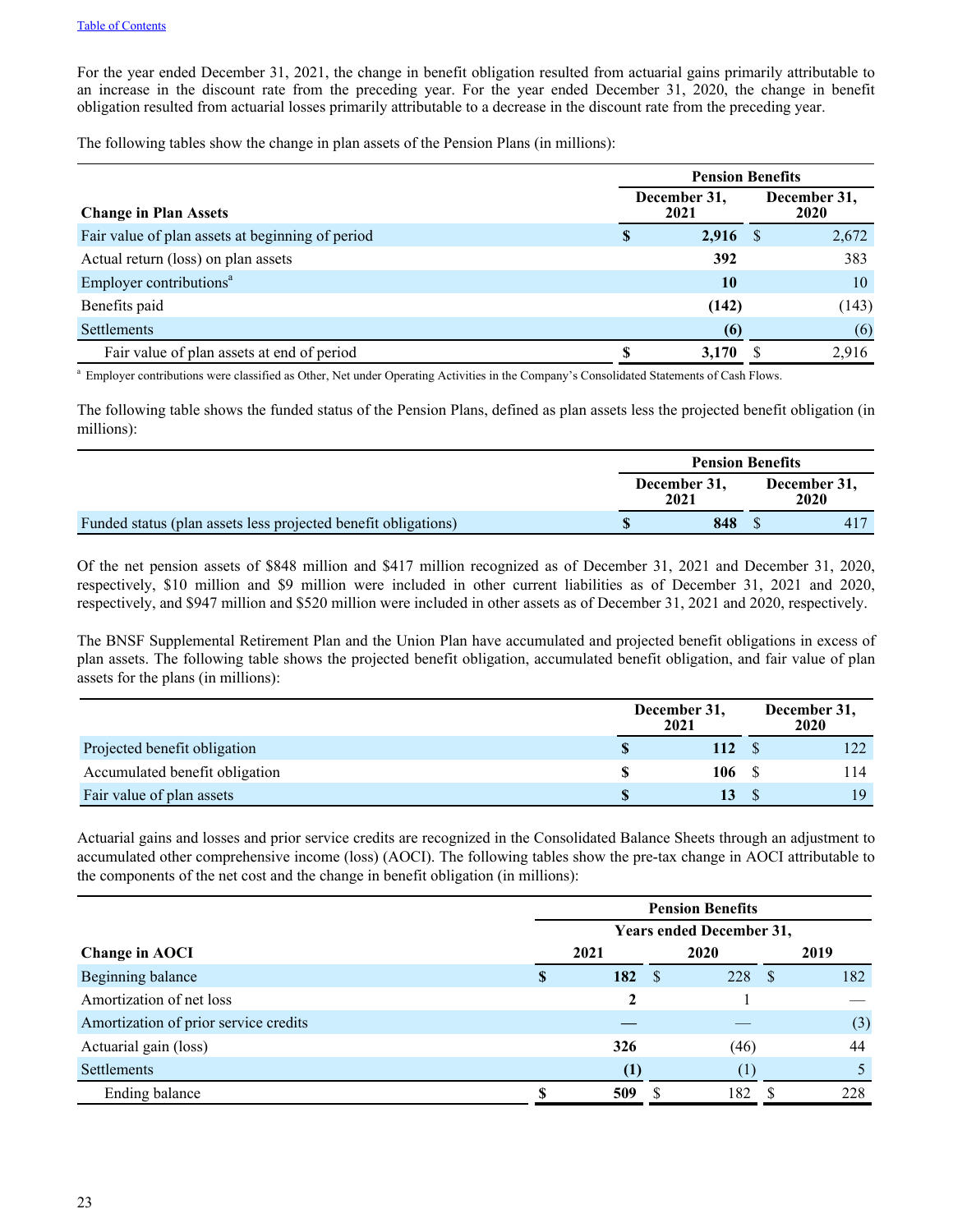#### [Table of Contents](#page-1-0)

#### Pre-tax amounts currently recognized in AOCI consist of the following (in millions):

|                                   | <b>Pension Benefits</b> |                                 |  |      |
|-----------------------------------|-------------------------|---------------------------------|--|------|
|                                   |                         | <b>Years ended December 31,</b> |  |      |
|                                   |                         | 2021                            |  | 2020 |
| Net gain (loss)                   |                         | 509                             |  | 182  |
| Pre-tax amount recognized in AOCI |                         | 509                             |  | 182  |

The assumptions used in accounting for the Pension Plans were as follows:

|                                                  |                                 | <b>Pension Benefits</b> |          |  |  |  |  |  |  |
|--------------------------------------------------|---------------------------------|-------------------------|----------|--|--|--|--|--|--|
|                                                  | <b>Years ended December 31,</b> |                         |          |  |  |  |  |  |  |
| <b>Assumptions Used to Determine Net Cost</b>    | 2021                            | 2020                    | 2019     |  |  |  |  |  |  |
| Discount rate                                    | $2.3\%$                         | $32\%$                  | 4.2 $\%$ |  |  |  |  |  |  |
| Expected long-term rate of return on plan assets | 6.7 $\%$                        | 6.7 %                   | $6.7\%$  |  |  |  |  |  |  |
| Rate of compensation increase                    | 3.1 $%$                         | $31\%$                  | $3.5 \%$ |  |  |  |  |  |  |

|                                                          | <b>Pension Benefits</b> |                      |
|----------------------------------------------------------|-------------------------|----------------------|
| <b>Assumptions Used to Determine Benefit Obligations</b> | December 31,<br>2021    | December 31,<br>2020 |
| Discount rate                                            | $2.7\%$                 | $2.3\%$              |
| Rate of compensation increase                            | 3.1 $\%$                | $3.1 \%$             |

The Company determined the discount rate based on a yield curve that utilized year-end market yields of high-quality corporate bonds to develop spot rates that are matched against the plans' expected benefit payments. The discount rate used for the 2022 calculation of pension net benefit cost increased to 2.7 percent, which reflects market conditions at the December 31, 2021 measurement date.

Various other assumptions including retirement and withdrawal rates, compensation increases, payment form and benefit commencement age are based upon a five-year experience study. In 2021, the Company obtained an updated study which had an immaterial impact on its pension and retiree health and welfare projected benefit obligation.

The Company utilizes actuary-produced mortality tables and an improvement scale derived from the most recently available data, which were used in the calculation of its December 31, 2021 and 2020 liabilities.

Pension plan assets are generally invested with the long-term objective of earning sufficient amounts to cover expected benefit obligations while assuming a prudent level of risk. Allocations may change as a result of changing market conditions and investment opportunities.

The expected rates of return on plan assets reflect subjective assessments of expected invested asset returns over a period of several years. Actual experience may differ from the assumed rates. The expected rate of return on pension plan assets was 6.7 percent for 2021 and will be 6.5 percent for 2022.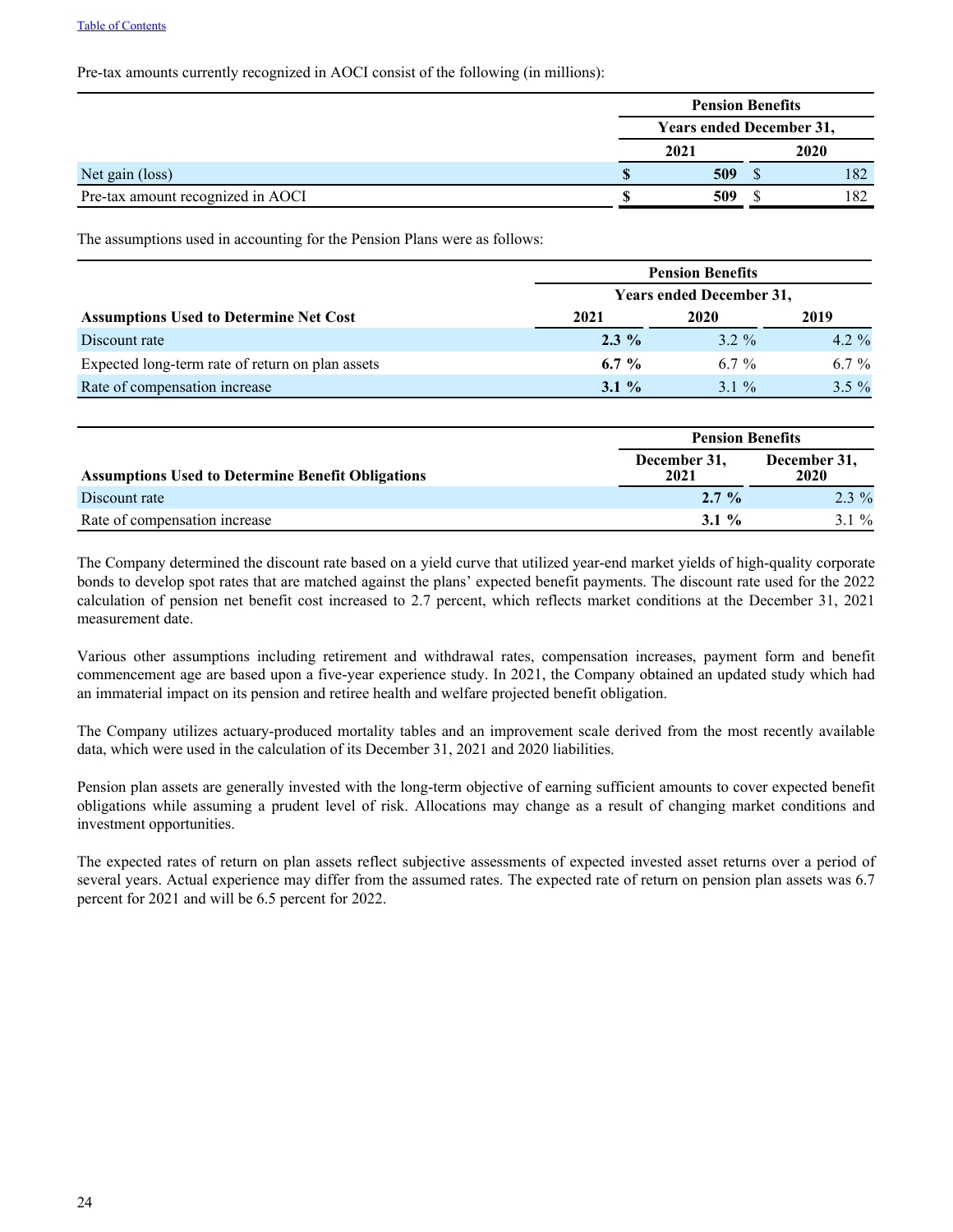The following table is an estimate of the impact on future net benefit cost that could result from hypothetical changes to the most sensitive assumptions, the discount rate and expected rate of return on plan assets:

| <b>Sensitivity Analysis</b>                                          |                                        |                     |  |  |
|----------------------------------------------------------------------|----------------------------------------|---------------------|--|--|
|                                                                      | <b>Change in 2022 Net Benefit Cost</b> |                     |  |  |
| <b>Hypothetical Discount Rate Change</b>                             |                                        | <b>Pension</b>      |  |  |
| 50 basis point decrease                                              |                                        | 6 million decrease  |  |  |
| 50 basis point increase                                              |                                        | 3 million decrease  |  |  |
| <b>Hypothetical Expected Rate of Return</b><br>on Plan Assets Change |                                        | <b>Pension</b>      |  |  |
| 50 basis point decrease                                              | S                                      | 14 million increase |  |  |
| 50 basis point increase                                              |                                        | 14 million decrease |  |  |

Investments are stated at fair value. The various types of investments are valued as follows:

(i) Cash and equivalents include investments in a money market fund and in a collective short-term investment fund, both of which are composed of high-grade instruments with short-term maturities. The money market fund is valued at the closing price reported by the active market on which the fund is traded (Level 1 input). The short-term investment fund is valued based on the price per share which is determined and published (although not publicly) and is the basis for current transactions (Level 2 input).

(ii) Equity securities are valued at the last trade price at primary exchange close time on the last business day of the year (Level 1 input). If the last trade price is not available, values are based on bid, ask/offer quotes from contracted pricing vendors, brokers, or investment managers (Level 3 input or Level 2 if corroborated).

(iii) Highly liquid government obligations, such as U.S. Treasury securities, are valued based on quoted prices in active markets for identical assets (Level 1 input). Other fixed maturity securities and government obligations are valued based on institutional bid evaluations from contracted vendors. Where available, vendors use observable market-based data to evaluate prices (Level 2 input). If observable market-based data is not available, unobservable inputs such as extrapolated data, proprietary models, and indicative quotes are used to arrive at estimated prices representing the price a dealer would pay for the security (Level 3 input).

The following table summarizes the investments of the funded pension plans as of December 31, 2021, based on the inputs used to value them (in millions):

| <b>Total as of</b>              |                      |       |          |                                       |  |                                |          |                                |
|---------------------------------|----------------------|-------|----------|---------------------------------------|--|--------------------------------|----------|--------------------------------|
| <b>Asset Category</b>           | December 31,<br>2021 |       |          | <b>Level 1</b><br>Inputs <sup>a</sup> |  | Level 2<br>Inputs <sup>a</sup> |          | Level 3<br>Inputs <sup>a</sup> |
| Cash and equivalents            | -S                   | 9     | - \$     |                                       |  | 8                              | <b>S</b> |                                |
| Equity securities <sup>b</sup>  |                      | 2,900 |          | 2,900                                 |  |                                |          |                                |
| Government obligations          |                      | 256   |          | 256                                   |  |                                |          |                                |
| Other fixed maturity securities |                      |       |          |                                       |  |                                |          |                                |
| Total                           |                      | 3,170 | <b>S</b> | 3,157                                 |  | 13                             | S        |                                |

<sup>a</sup> See Note 2 to the Consolidated Financial Statements under the heading "Fair Value Measurements" for a definition of each of these levels of inputs. <sup>b</sup> As of December 31, 2021, four equity securities each exceeded 10 percent of total plan assets. These investments represent approximately 78 percent of total plan assets.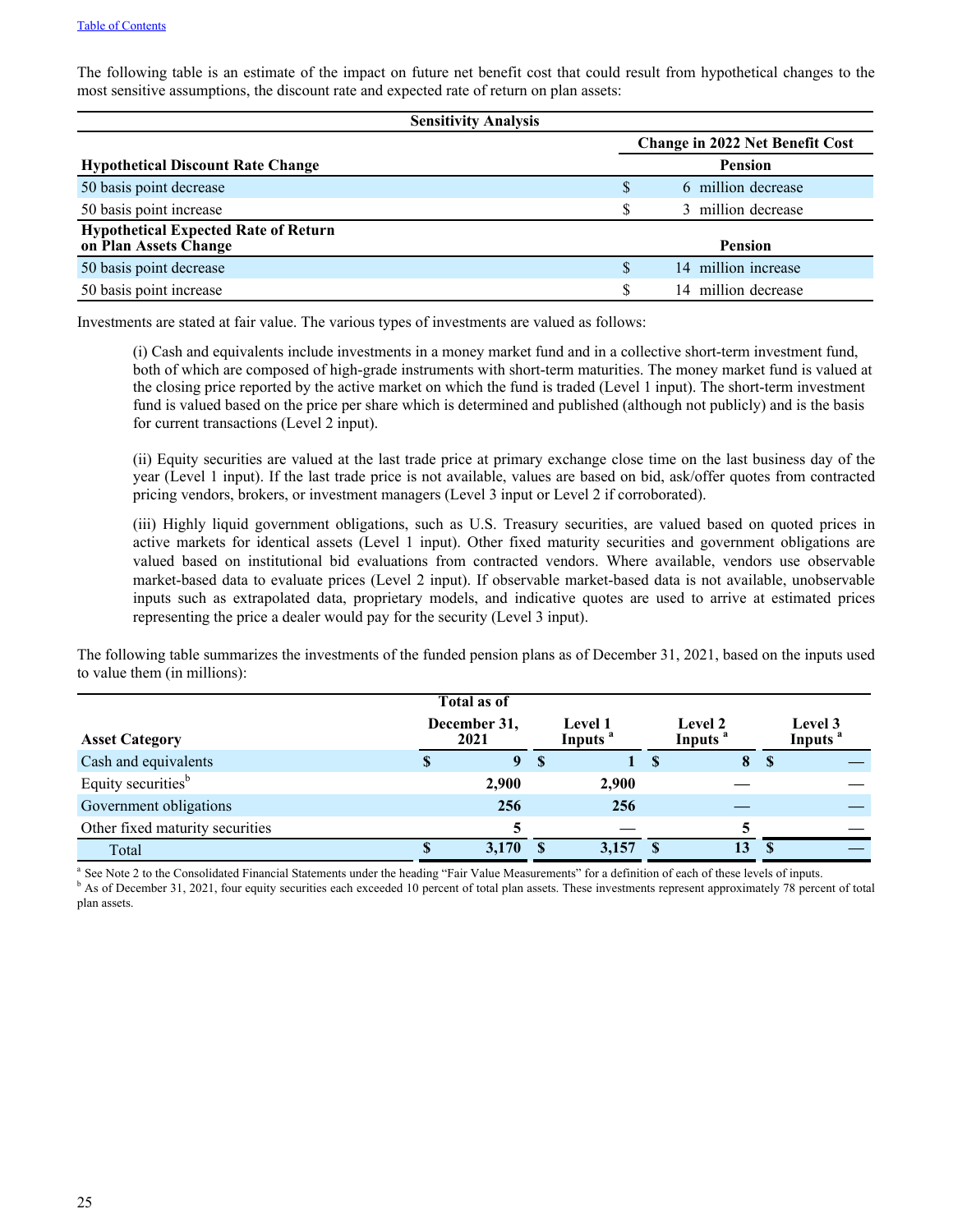### Comparative Prior Year Information

The following table summarizes the investments of the funded pension plans as of December 31, 2020, based on the inputs used to value them (in millions):

| <b>Total as of</b>              |                             |       |  |                                       |  |                                       |                                |
|---------------------------------|-----------------------------|-------|--|---------------------------------------|--|---------------------------------------|--------------------------------|
| <b>Asset Category</b>           | December 31,<br><b>2020</b> |       |  | <b>Level 1</b><br>Inputs <sup>a</sup> |  | <b>Level 2</b><br>Inputs <sup>a</sup> | Level 3<br>Inputs <sup>a</sup> |
| Cash and equivalents            |                             | 19    |  |                                       |  | 18                                    |                                |
| Equity securities <sup>b</sup>  |                             | 2,634 |  | 2,634                                 |  |                                       |                                |
| Government obligations          |                             | 254   |  | 254                                   |  |                                       |                                |
| Other fixed maturity securities |                             | Q     |  |                                       |  |                                       |                                |
| Total                           |                             | 2.916 |  | 2,889                                 |  |                                       |                                |

<sup>a</sup> See Note 2 to the Consolidated Financial Statements under the heading "Fair Value Measurements" for a definition of each of these levels of inputs. <sup>b</sup> As of December 31, 2020, three equity securities each exceeded 10 percent of total plan assets. These investments represented approximately 67 percent of

total plan assets.

The Company is not required to make contributions to its funded pension plans in 2022.

The following table shows expected benefit payments from the Pension Plans for the next five fiscal years and the aggregate five years thereafter (in millions):

| <b>Fiscal year</b> |     | <b>Expected Pension Plan<br/>Benefit Payments<sup>a</sup></b> |  |  |
|--------------------|-----|---------------------------------------------------------------|--|--|
| 2022               | Φ   | 148                                                           |  |  |
| 2023               | S   | 138                                                           |  |  |
| 2024               | S   | 134                                                           |  |  |
| 2025               | S   | 132                                                           |  |  |
| 2026               | \$. | 129                                                           |  |  |
| 2027-2031          | ъ   | 603                                                           |  |  |

<sup>a</sup> Primarily consists of the BNSF Retirement Plan payments, which are made from the plan trust and do not represent an immediate cash outflow to the Company.

### **Other Benefit Plans**

BNSF and BNSF Railway sponsor qualified 401(k) plans that cover substantially all employees and a non-qualified defined contribution plan that covers certain officers and other employees. BNSF Railway matches contributions made by non-union employees and a limited number of union employees subject to certain percentage limits of the employees' earnings. Non-union employees hired on or after April 1, 2019 and employees hired before that date who have transitioned from the BNSF Retirement Plan are also eligible for an additional employer contribution based on the employees' age and years of service. BNSF Railway's 401(k) expense was \$50 million, \$47 million, and \$40 million during the years ended December 31, 2021, 2020, and 2019, respectively.

Certain salaried employees of BNSF Railway who met age and years of service requirements and who began salaried employment prior to September 22, 1995 are eligible for medical benefits, including prescription drug coverage, during retirement. For pre-Medicare participants, the postretirement medical and prescription drug benefit is contributory and provides benefits to retirees and their covered dependents. For Medicare eligible participants, a yearly stipend is recorded in a Health Reimbursement Account (HRA) established on their behalf. Retirees can use these HRAs to reimburse themselves for eligible out-of-pocket expenses, as well as premiums for personal supplemental insurance policies. HRAs are unfunded, so no funds are expended by the Company until the reimbursements are paid to participants. As of December 31, 2021 and 2020, the projected benefit obligation associated with the retiree health and welfare plans was \$219 million and \$237 million, respectively. For each of the years ended December 31, 2021, 2020 and 2019, the service cost associated with the health and welfare plans was approximately \$1 million.

Under collective bargaining agreements, BNSF Railway participates in multi-employer benefit plans that provide certain postretirement health care and life insurance benefits for eligible union employees. Health care claim payments and life insurance premiums paid attributable to retirees, which are generally expensed as incurred, were \$46 million, \$46 million and \$59 million during the years ended December 31, 2021, 2020 and 2019, respectively. The average number of employees covered under these plans was approximately 31,000, 33,000 and 37,000 during the years ended December 31, 2021, 2020 and 2019, respectively.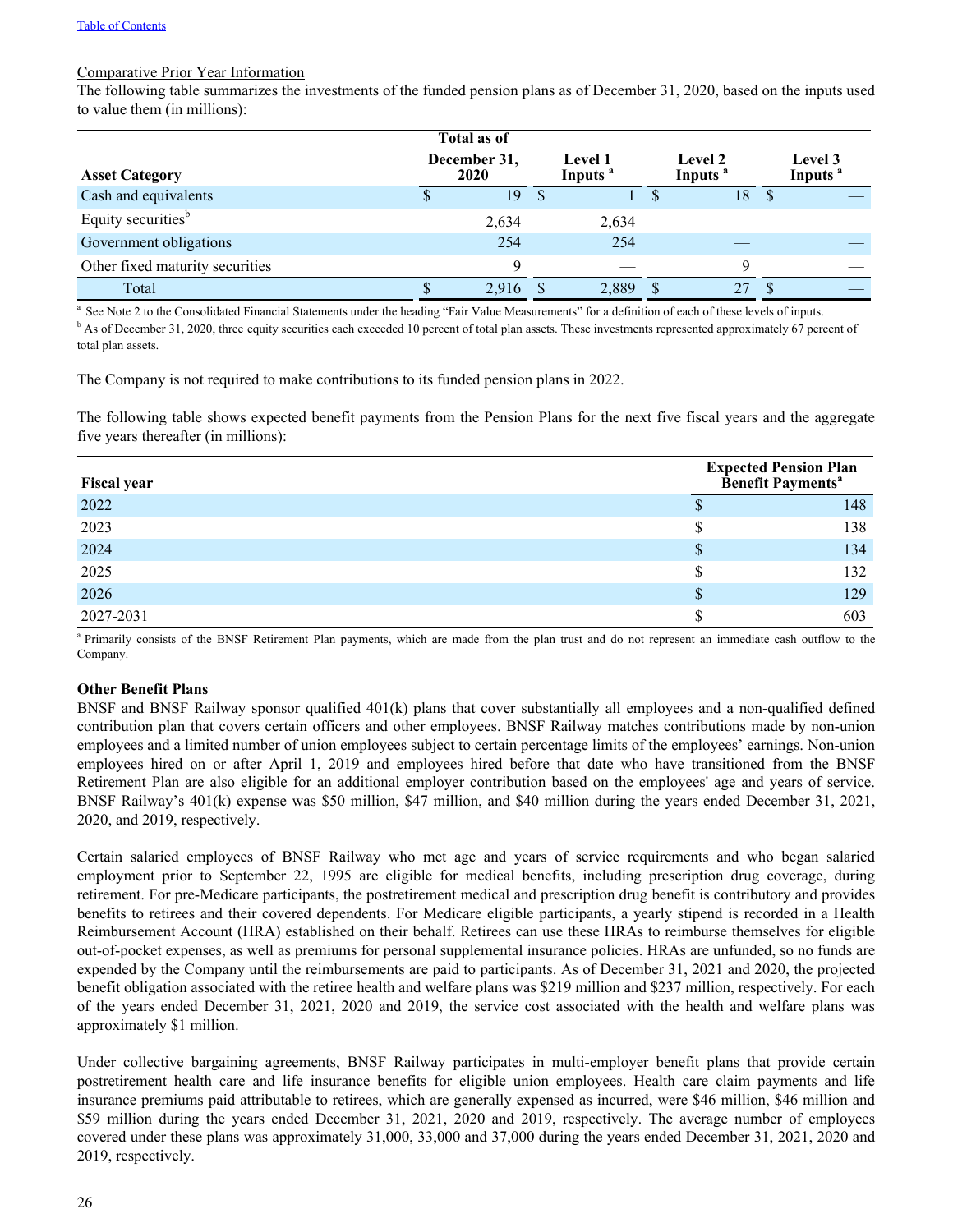## *15. Related Party Transactions*

BNSF Railway is involved with BNSF and certain of its subsidiaries in related party transactions in the ordinary course of business, which include payments made on each other's behalf and performance of services. Under the terms of a tax allocation agreement with BNSF, BNSF Railway made federal and state income tax payments, net of refunds, of \$1.9 billion, \$1.5 billion and \$1.4 billion during the years ended December 31, 2021, 2020 and 2019, respectively, which are reflected in changes in current assets and liabilities in the Consolidated Statements of Cash Flows. As of December 31, 2021 and 2020, BNSF Railway had a tax payable to BNSF of \$377 million and \$522 million, respectively.

As of December 31, 2021 and 2020, BNSF Railway had \$477 million and \$616 million, respectively, of intercompany receivables which are reflected in accounts receivable in the respective Consolidated Balance Sheets. As of December 31, 2021 and 2020, BNSF Railway had \$26 million and \$22 million of intercompany payables, respectively, which are reflected in accounts payable in the respective Consolidated Balance Sheets. Net intercompany balances are settled in the ordinary course of business.

As of December 31, 2021 and 2020, BNSF Railway had \$41.5 billion and \$37.1 billion, respectively, of intercompany notes receivable from BNSF. During years ended December 31, 2021, 2020 and 2019 loans to BNSF were \$5.8 billion, \$5.9 billion and \$5.9 billion, respectively, partially offset by repayments received of \$1.3 billion in 2021 and \$15 million in 2020. There were no repayments received for the year ended December 31, 2019. All intercompany notes have a variable interest rate of 1.0 percent above the monthly average of the daily effective Federal Funds rate. Interest is collected semi-annually on all intercompany notes receivable. Interest income from intercompany notes receivable is presented in interest income, related parties in the Consolidated Statements of Income.

BNSF Railway engages in various transactions with related parties in the ordinary course of business. The following table summarizes revenues earned by BNSF Railway for services provided to related parties and expenditures to related parties (in millions):

|              | <b>Years ended December 31,</b> |  |      |  |      |
|--------------|---------------------------------|--|------|--|------|
|              | 2021                            |  | 2020 |  | 2019 |
| Revenues     | 93                              |  | 19   |  | 165  |
| Expenditures | 435                             |  | 415  |  | 481  |

BNSF Railway owns 17.3 percent of TTX Company (TTX) while other North American railroads own the remaining interest. As BNSF Railway possesses the ability to exercise significant influence, but not control, over the operating and financial policies of TTX, BNSF Railway applies the equity method of accounting to its investment in TTX. The investment in TTX recorded under the equity method is recorded in other assets. Equity income or losses are recorded in materials and other in the Consolidated Statements of Income. North American railroads pay TTX car hire to use TTX's freight equipment to serve their customers. BNSF Railway's car hire expenditures incurred with TTX are included in the table above. BNSF Railway had \$749 million and \$703 million recognized as investments related to TTX in its Consolidated Balance Sheets as of December 31, 2021 and 2020, respectively.

Burlington Northern Santa Fe Insurance Company, Ltd. (BNSFIC), a wholly-owned subsidiary of BNSF, offers insurance coverage for certain risks, FELA claims, railroad protective and force account insurance claims and certain excess general liability and property coverage, and certain other claims which are subject to reinsurance. During the years ended December 31, 2021, 2020 and 2019, BNSF Railway recognized \$58 million, \$67 million, and \$70 million, respectively, in expense related to those premiums, which is classified as purchased services in the Consolidated Statements of Income. During the years ended December 31, 2021, 2020 and 2019, BNSFIC made claim payments totaling \$30 million, \$218 million, and \$110 million, respectively, for settlement of covered claims.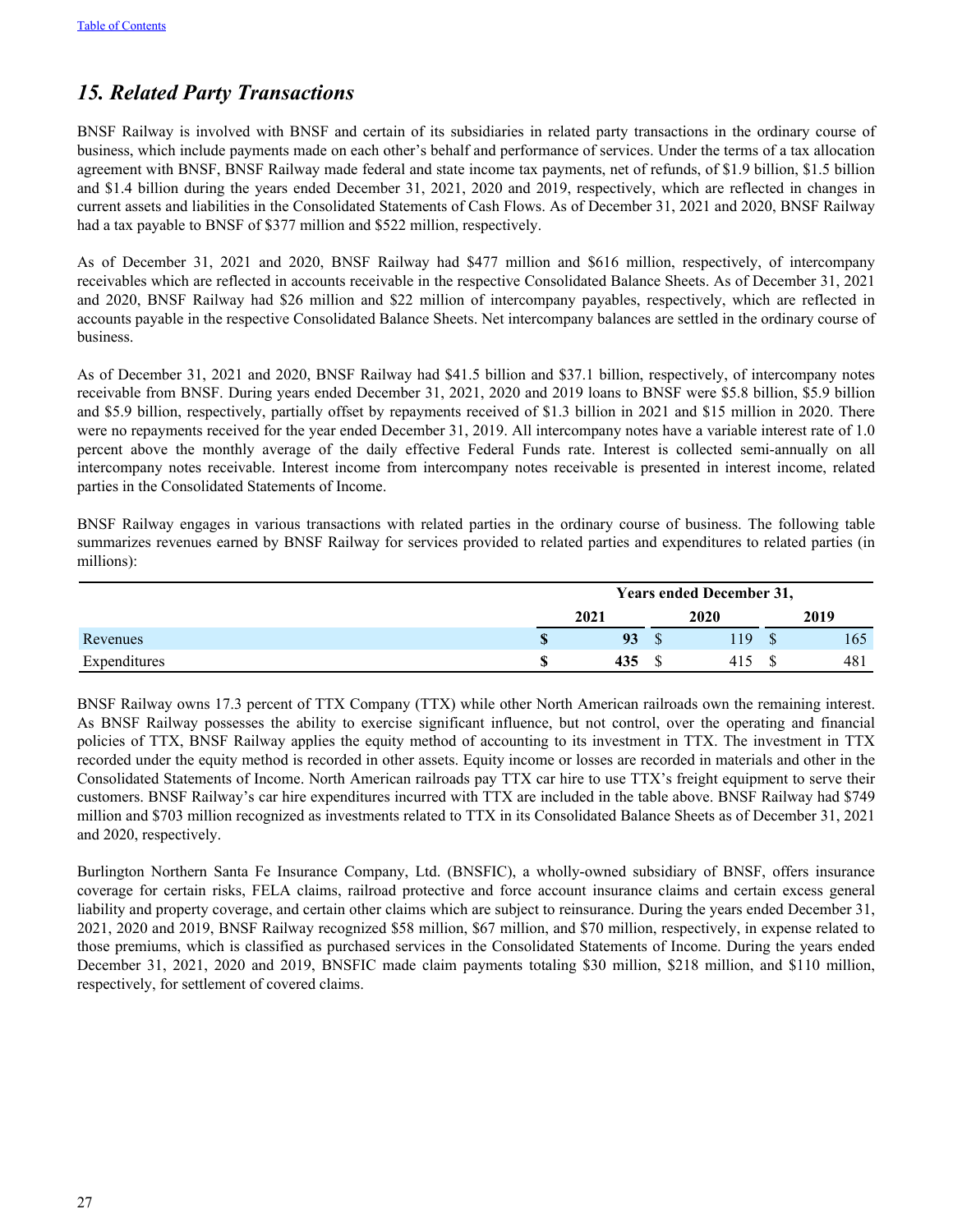# *16. Accumulated Other Comprehensive Income*

Other comprehensive income refers to revenues, expenses, gains and losses that under generally accepted accounting principles are included in accumulated other comprehensive income, a component of equity within the Consolidated Balance Sheets, rather than net income on the Consolidated Statements of Income. Under existing accounting standards, other comprehensive income may include, among other things, unrecognized gains and losses and prior service credit related to pension and other postretirement benefit plans.

The following tables provide the components of accumulated other comprehensive income (loss) (AOCI) by component (in millions):

|                                                                                                | <b>Pension and</b><br><b>Retiree Health</b><br>and Welfare<br><b>Benefit Items</b> | <b>Equity</b><br><b>Method</b><br><b>Investments</b> | <b>Total</b>        |
|------------------------------------------------------------------------------------------------|------------------------------------------------------------------------------------|------------------------------------------------------|---------------------|
| Balance as of December 31, 2018                                                                | $\boldsymbol{\mathsf{S}}$<br>133                                                   | $\mathcal{S}$<br>$(3)$ \$                            | 130                 |
| Other comprehensive income (loss) before reclassifications, net of \$4<br>million tax expense  | 16                                                                                 | (1)                                                  | 15                  |
| Amounts reclassified from AOCI:                                                                |                                                                                    |                                                      |                     |
| Amortization of prior service credits <sup>a</sup>                                             | (4)                                                                                |                                                      | (4)                 |
| Settlement (gain) loss <sup>a</sup>                                                            | 5                                                                                  |                                                      | 5                   |
| Tax expense (benefit)                                                                          | (1)                                                                                |                                                      | (1)                 |
| Balance as of December 31, 2019                                                                | $\mathbb{S}$<br>149                                                                | $\mathcal{S}$<br>$(4)$ \$                            | 145                 |
| Other comprehensive income (loss) before reclassifications, net of \$17<br>million tax benefit | (48)                                                                               |                                                      | (47)                |
| Amounts reclassified from AOCI:                                                                |                                                                                    |                                                      |                     |
| Amortization of actuarial losses <sup>a</sup>                                                  | 2                                                                                  |                                                      | 2                   |
| Settlement (gain) loss <sup>a</sup>                                                            | (1)                                                                                |                                                      | (1)                 |
| Tax expense (benefit)                                                                          | (1)                                                                                |                                                      | (1)                 |
| Balance as of December 31, 2020                                                                | $\mathbf{\hat{S}}$<br>101                                                          | $\mathsf{\$}$<br>(3)                                 | $\mathcal{S}$<br>98 |
| Other comprehensive income (loss) before reclassifications, net of \$81<br>million tax expense | 251                                                                                |                                                      | 251                 |
| Amounts reclassified from AOCI:                                                                |                                                                                    |                                                      |                     |
| Amortization of actuarial losses <sup>a</sup>                                                  | 6                                                                                  |                                                      | 6                   |
| Settlement (gain) loss <sup>a</sup>                                                            | (1)                                                                                |                                                      | (1)                 |
| Tax expense (benefit)                                                                          | (1)                                                                                |                                                      | $\left(1\right)$    |
| Balance as of December 31, 2021                                                                | $\boldsymbol{\mathsf{S}}$<br>356                                                   | $(3)$ \$<br><sup>\$</sup>                            | 353                 |

<sup>a</sup> This accumulated other comprehensive income component is included in the computation of net periodic pension cost (see Note 14 for additional details).